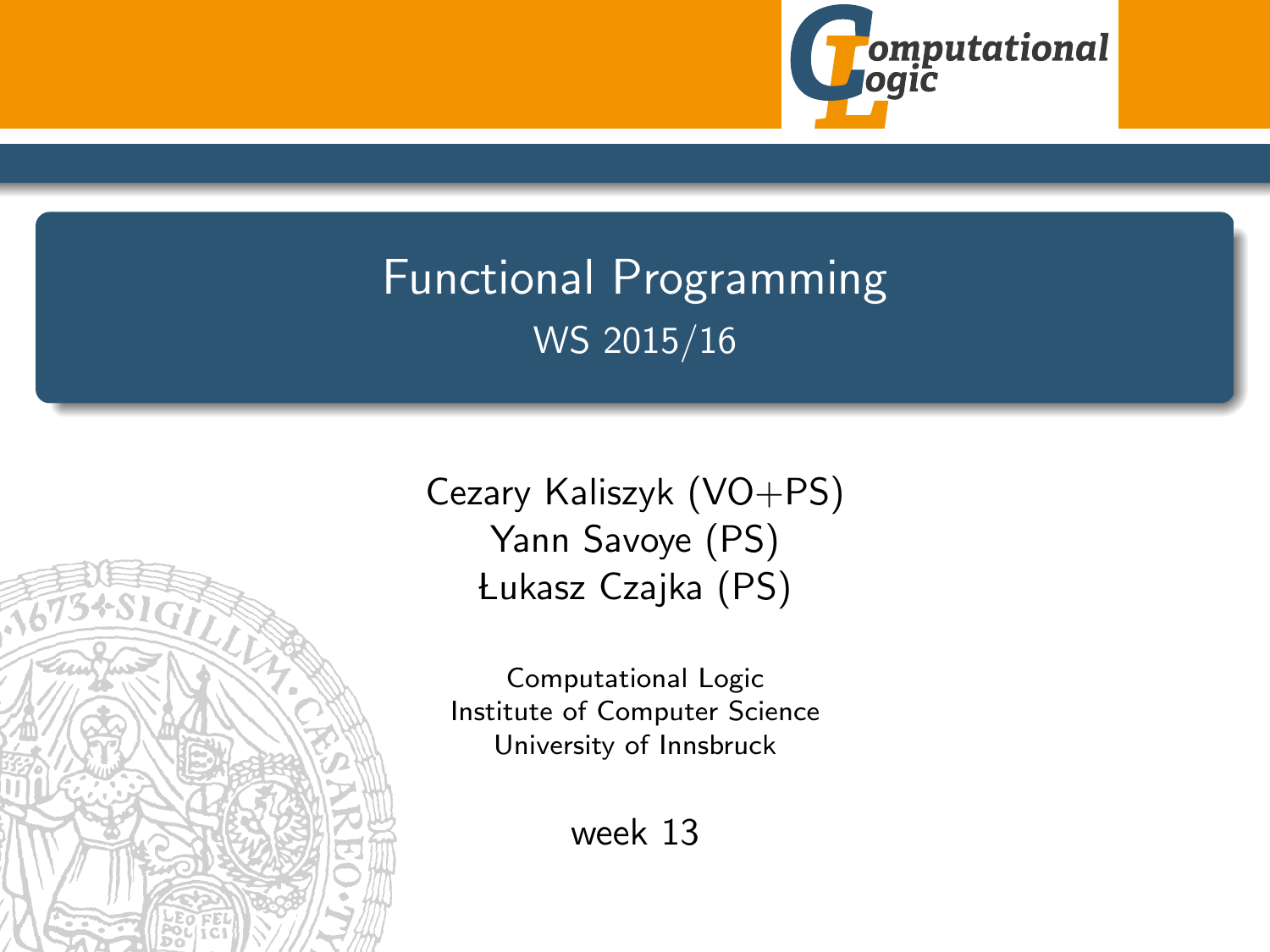### **Overview**

- <span id="page-1-0"></span>[Week 13 - Dependent Types](#page-1-0)
	- [Summary of Week 12](#page-2-0)
	- [Simple Type Theory](#page-12-0)
	- [Curry-Howard](#page-18-0)
	- **[Dependent Types](#page-25-0)**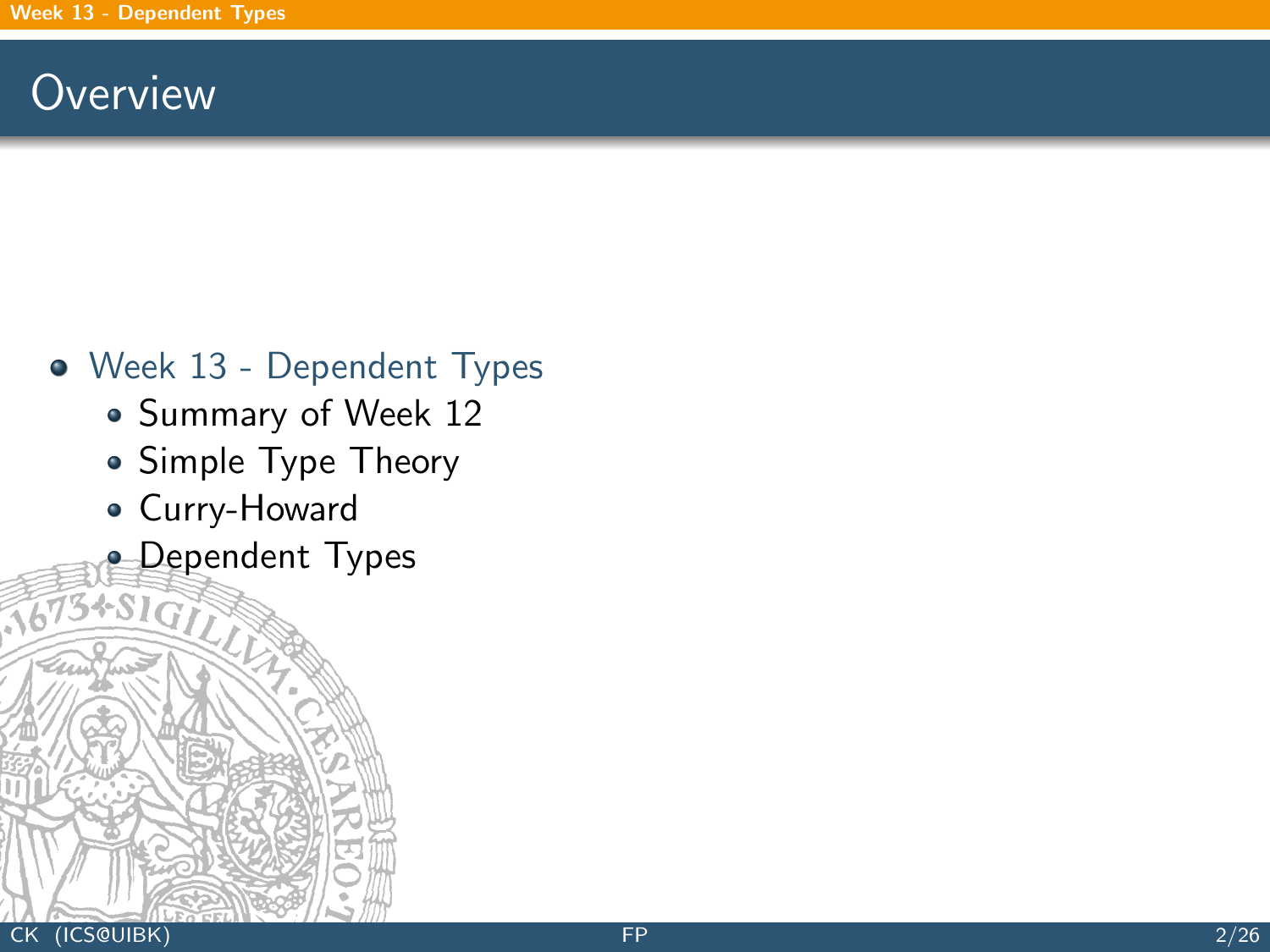### **Overview**

# [Week 13 - Dependent Types](#page-1-0)

- [Summary of Week 12](#page-2-0)
- [Simple Type Theory](#page-12-0)

<span id="page-2-0"></span>gpendent Types

[Curry-Howard](#page-18-0)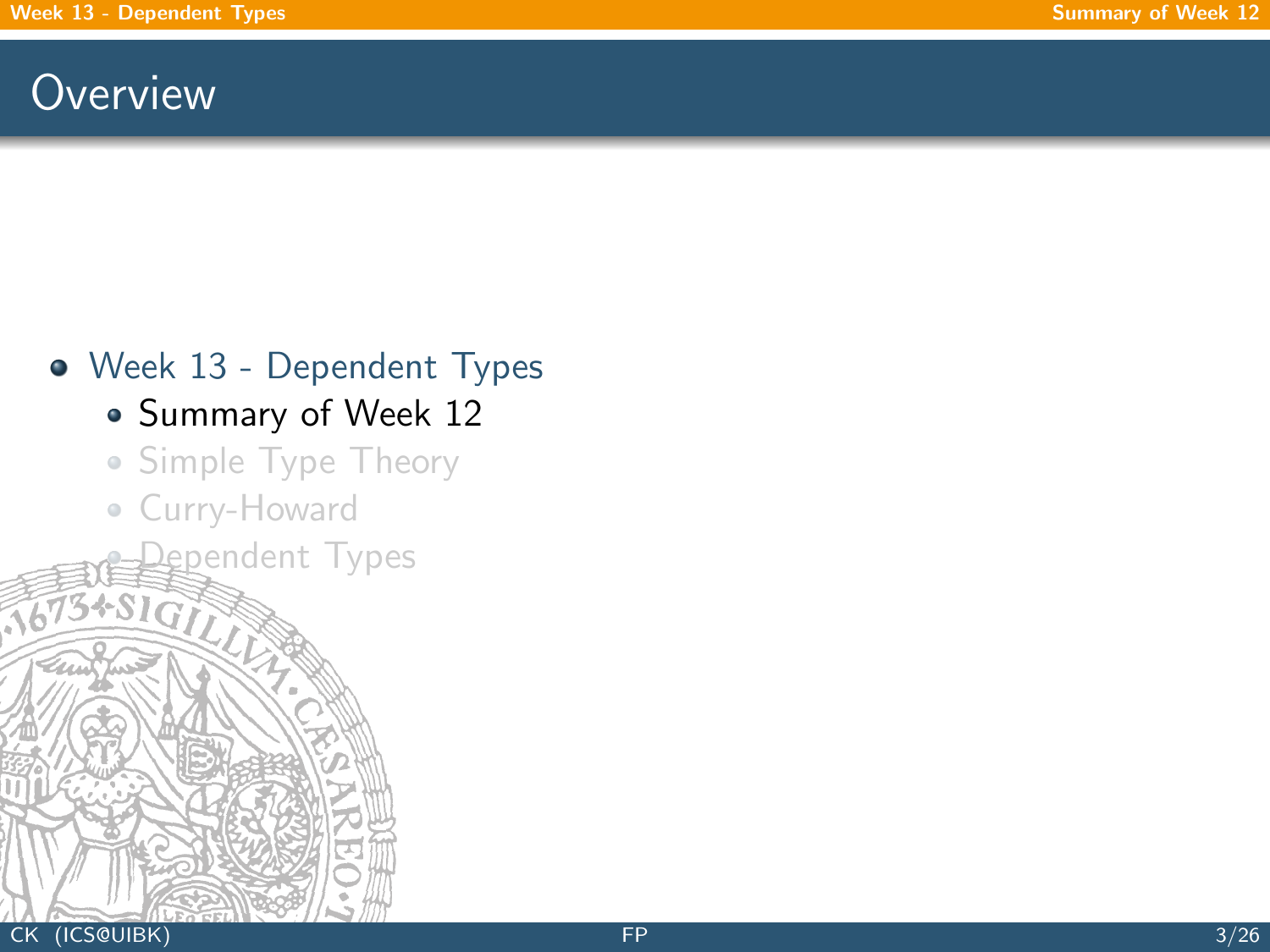### Laziness

### Support for Laziness

- keyword  $lazy (a \rightarrow 'a Lazy.t)$
- function Lazy.force : 'a Lazy.t -> 'a

### Lazy Lists

```
type 'a cell = Nil
             | Cons of ('a * 'a llist)
and 'a llist = 'a cell Lazy.t
```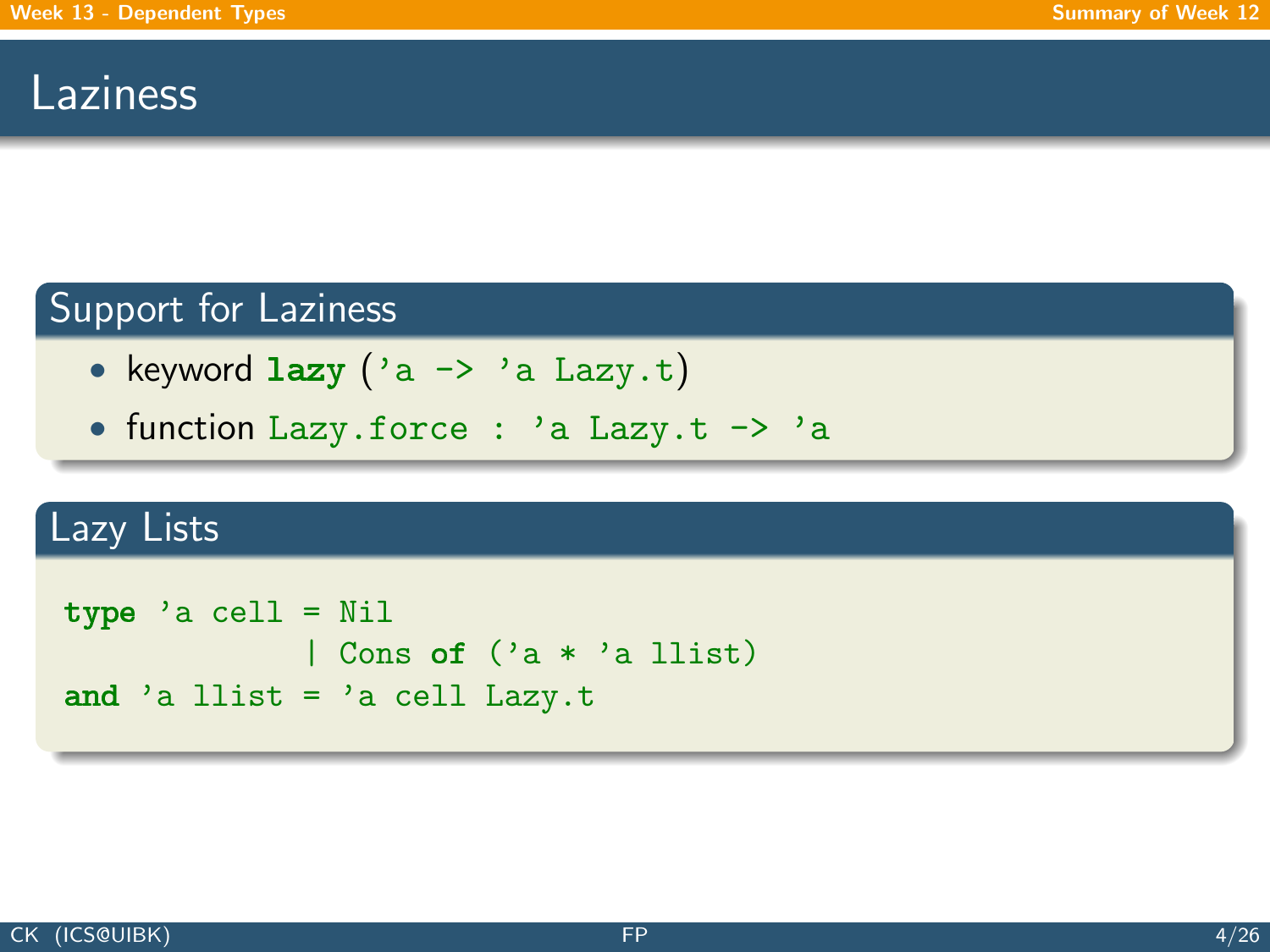### **Overview**

#### [Week 13 - Dependent Types](#page-1-0)

- [Summary of Week 12](#page-2-0)
- [Simple Type Theory](#page-12-0)

[Dependent Types](#page-25-0)

[Curry-Howard](#page-18-0)

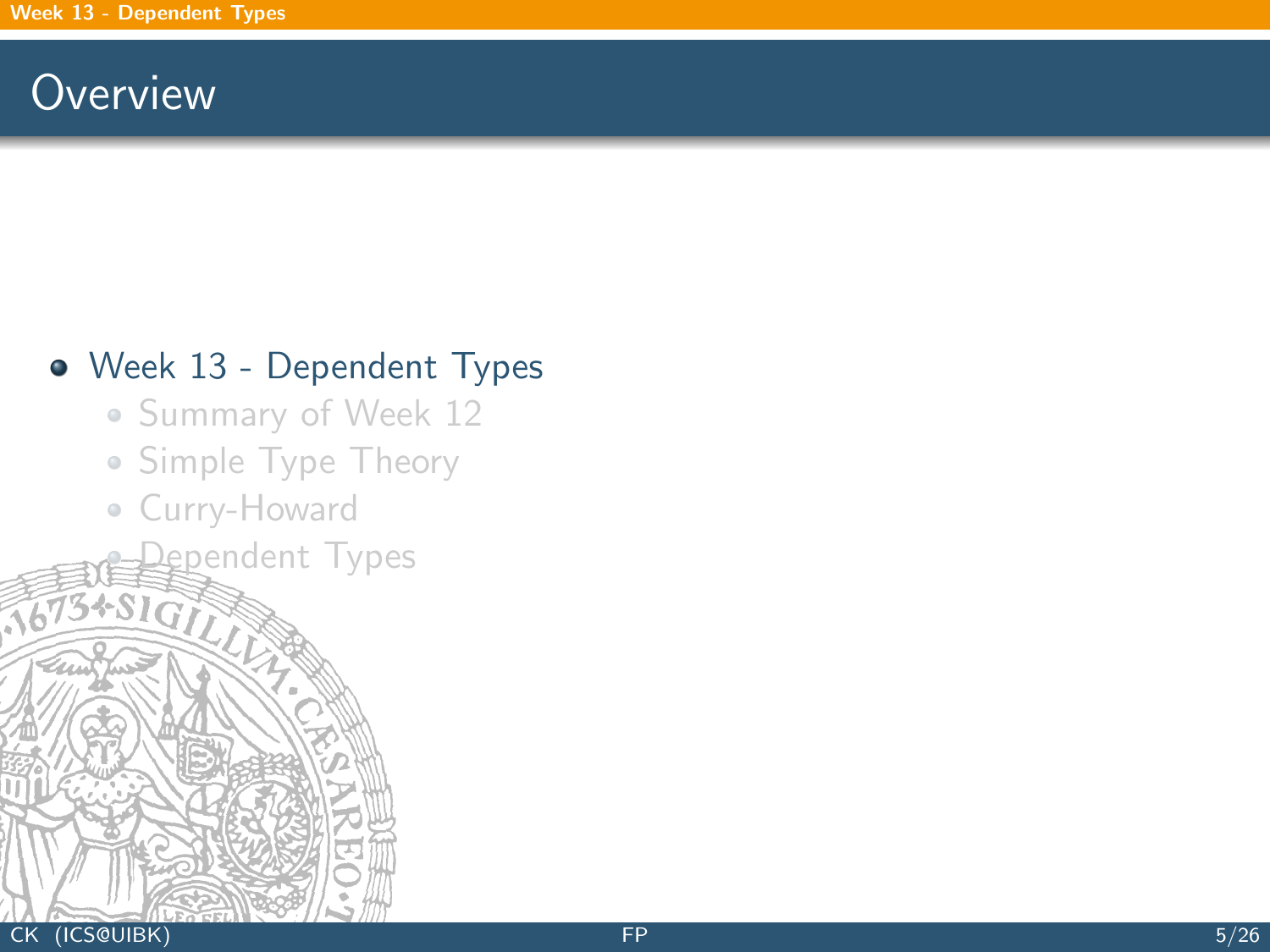## This Week

#### Practice I

OCaml introduction, lists, strings, trees

#### Theory I

lambda-calculus, evaluation strategies, induction, reasoning about functional programs

#### Practice II

efficiency, tail-recursion, combinator-parsing,

#### Theory II

type checking, type inference

### Advanced Topics

lazy evaluation, infinite data structures, dependent types, monads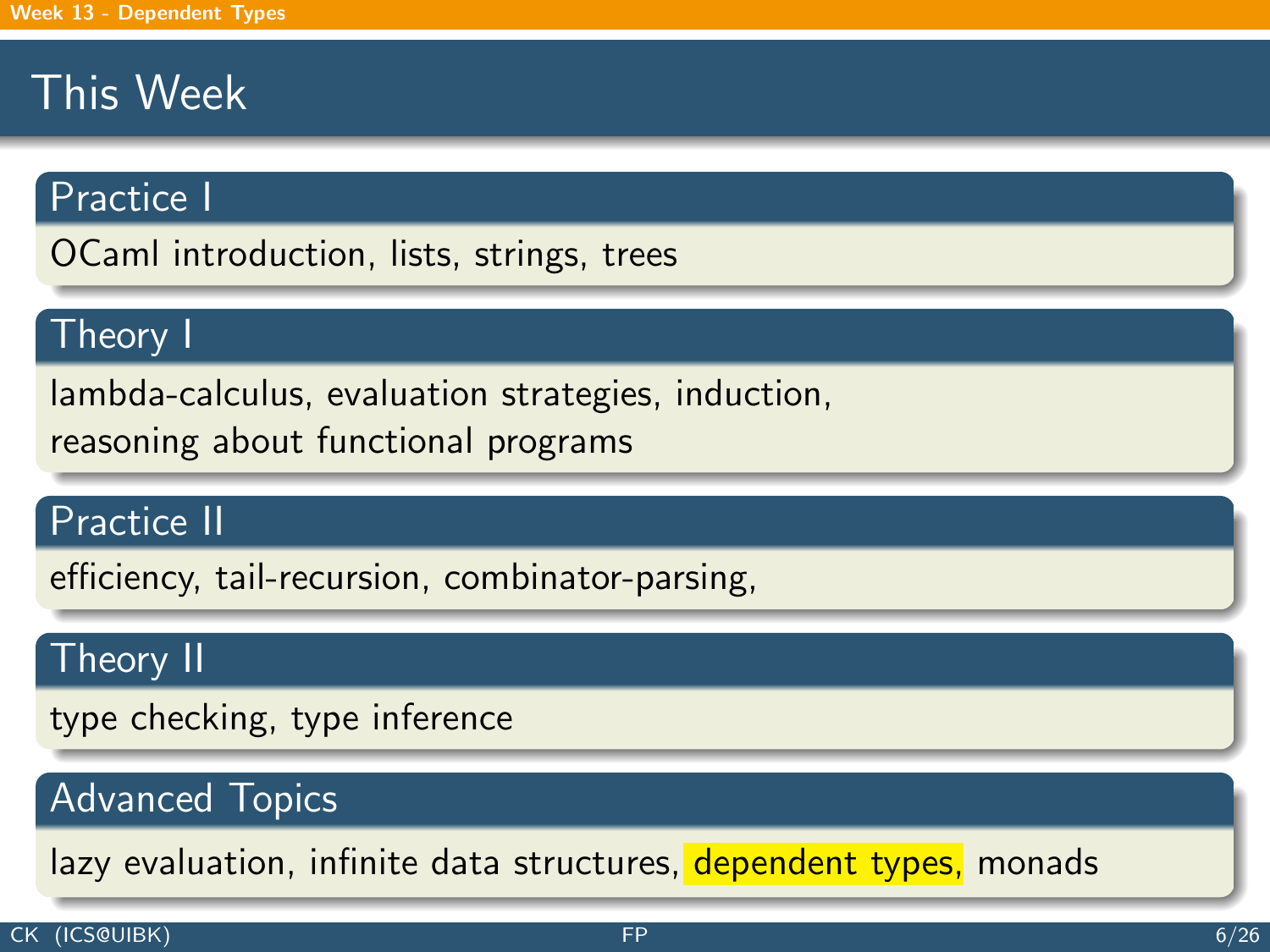# Safety of programs

- Type checking
	- If a program compiles, some guarantee about safety
- Type inference
	- Further helps in the interaction
- What kind of errors can it detect?
- Is it always an advantage?
	- Constructions that are not allowed?
	- Complicated error messages?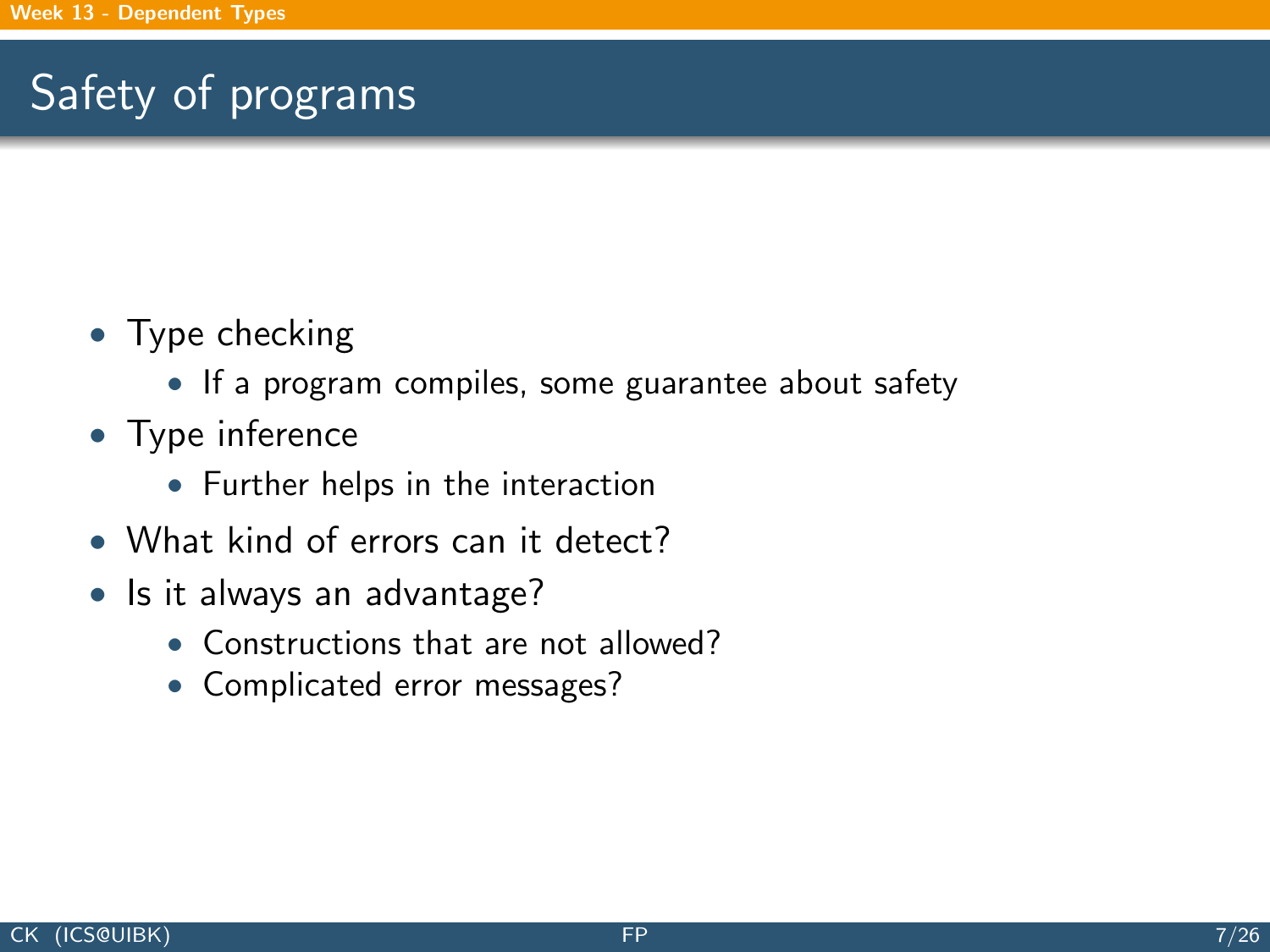### Errors in programs

- A boolean is added to a list of integers
- First element of an empty list
- zip of lists with different lengths
- Division by zero
- $0! = 0$
- fib 100 returns a negative integer?
- Program loops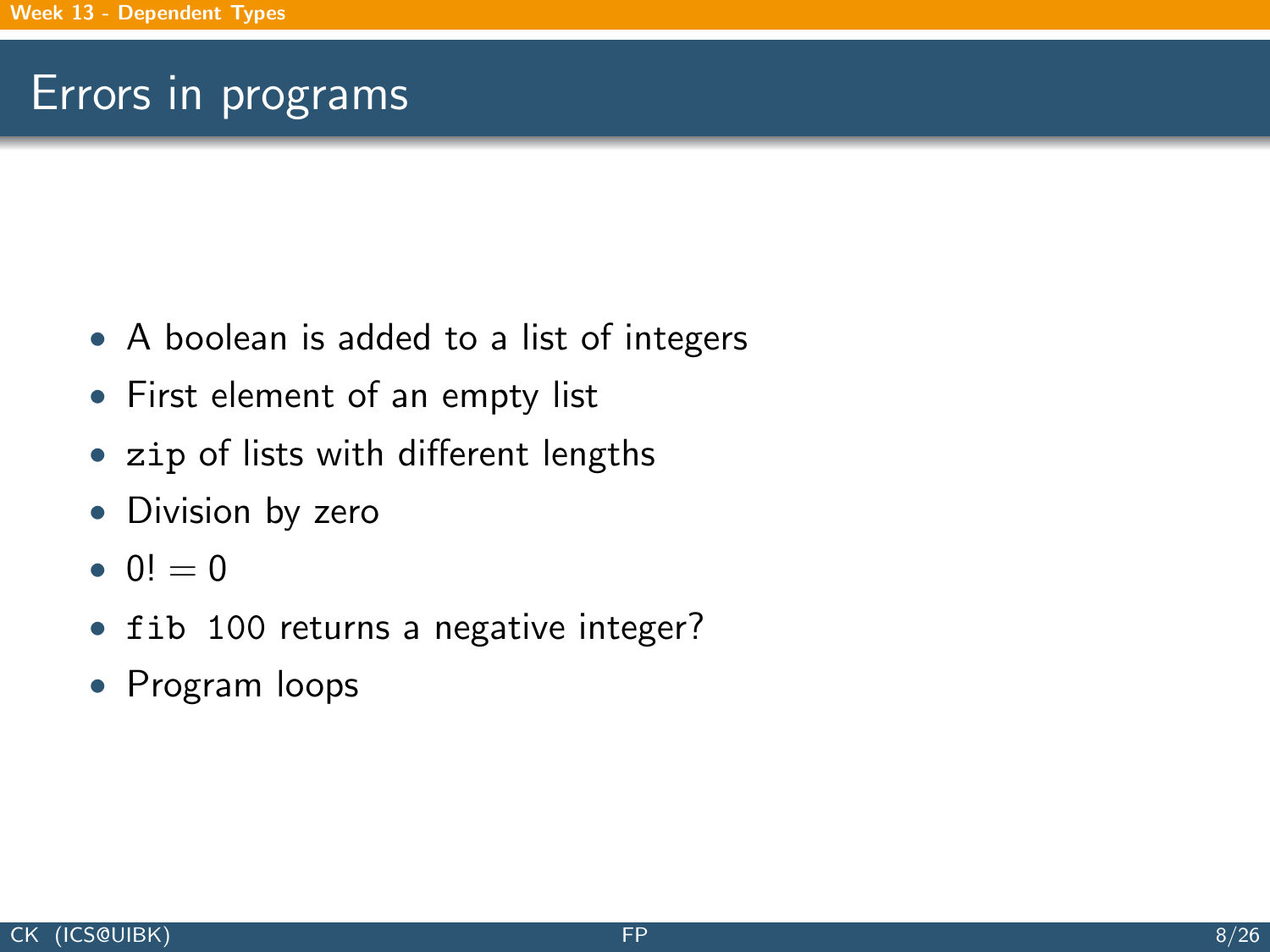## Hierarchy of types

- No types (Asm)
- Artificially added types (C)
- Simple types  $(\lambda)$
- Overloading, type classes.
- Polymorphism (OCaml+)
- Types that depend on expressions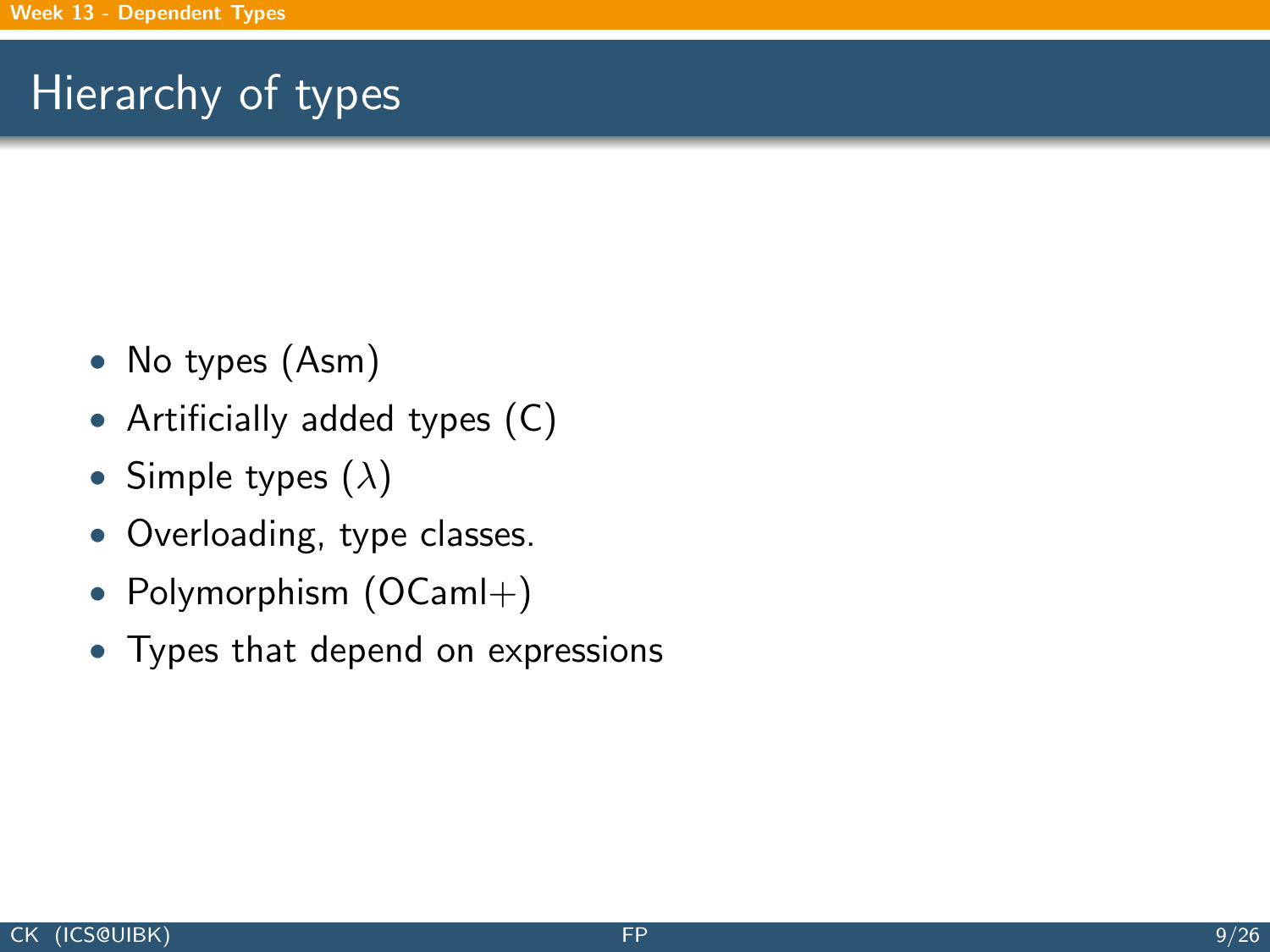## Convenience of types

- More errors found  $\rightarrow$  less programs accepted?
- Less programs accepted  $\rightarrow$  less expressive?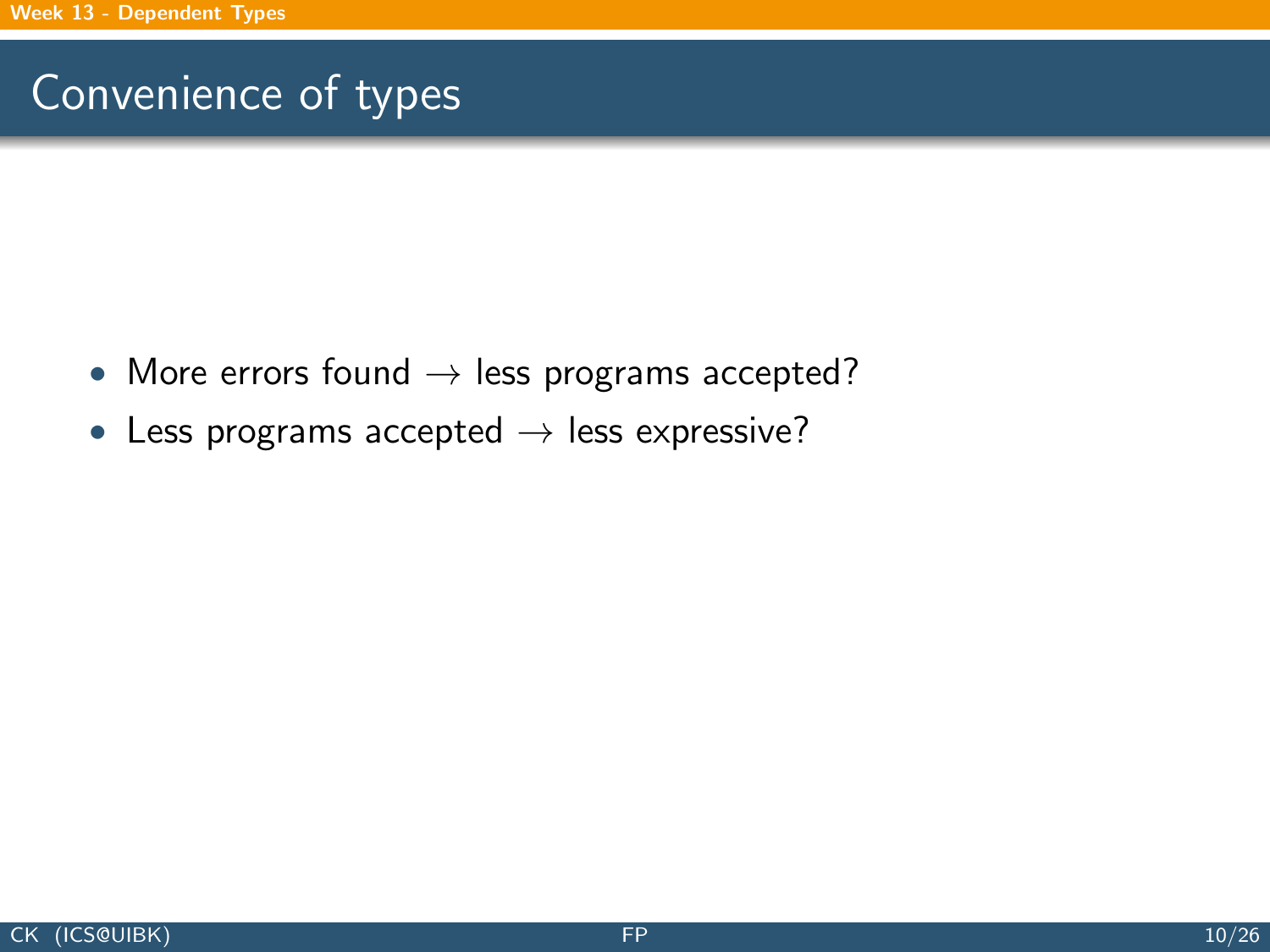## Convenience of types

- More errors found  $\rightarrow$  less programs accepted? NO!
- Less programs accepted  $\rightarrow$  less expressive? NO!
- There are stronger type systems
	- A bit more complicated than  $\lambda$ -calculus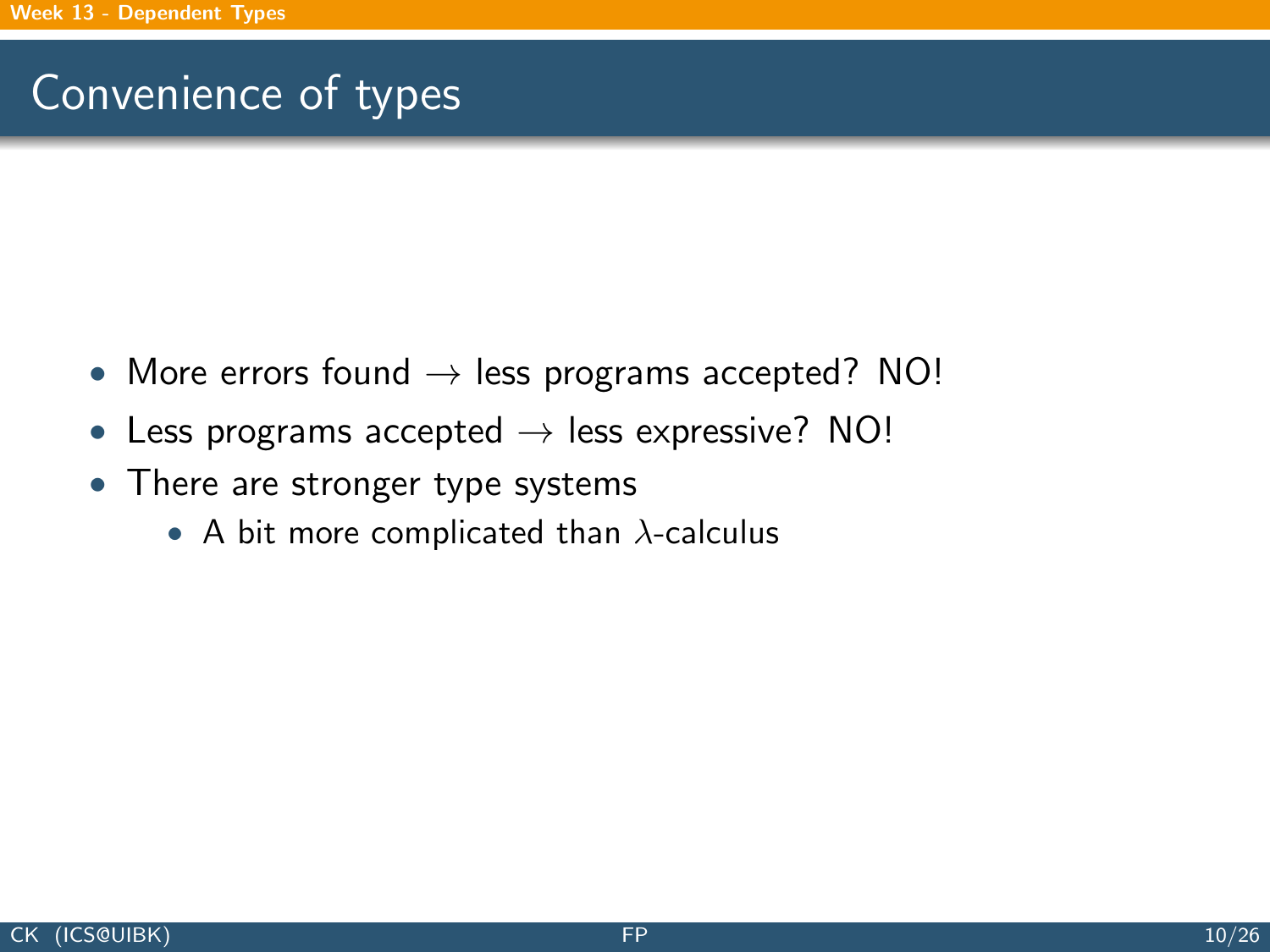## Convenience of types

- More errors found  $\rightarrow$  less programs accepted?
- Less programs accepted  $\rightarrow$  less expressive?
- There are stronger type systems
	- A bit more complicated than  $\lambda$ -calculus
- Type inference becomes harder
	- Back to type annotations?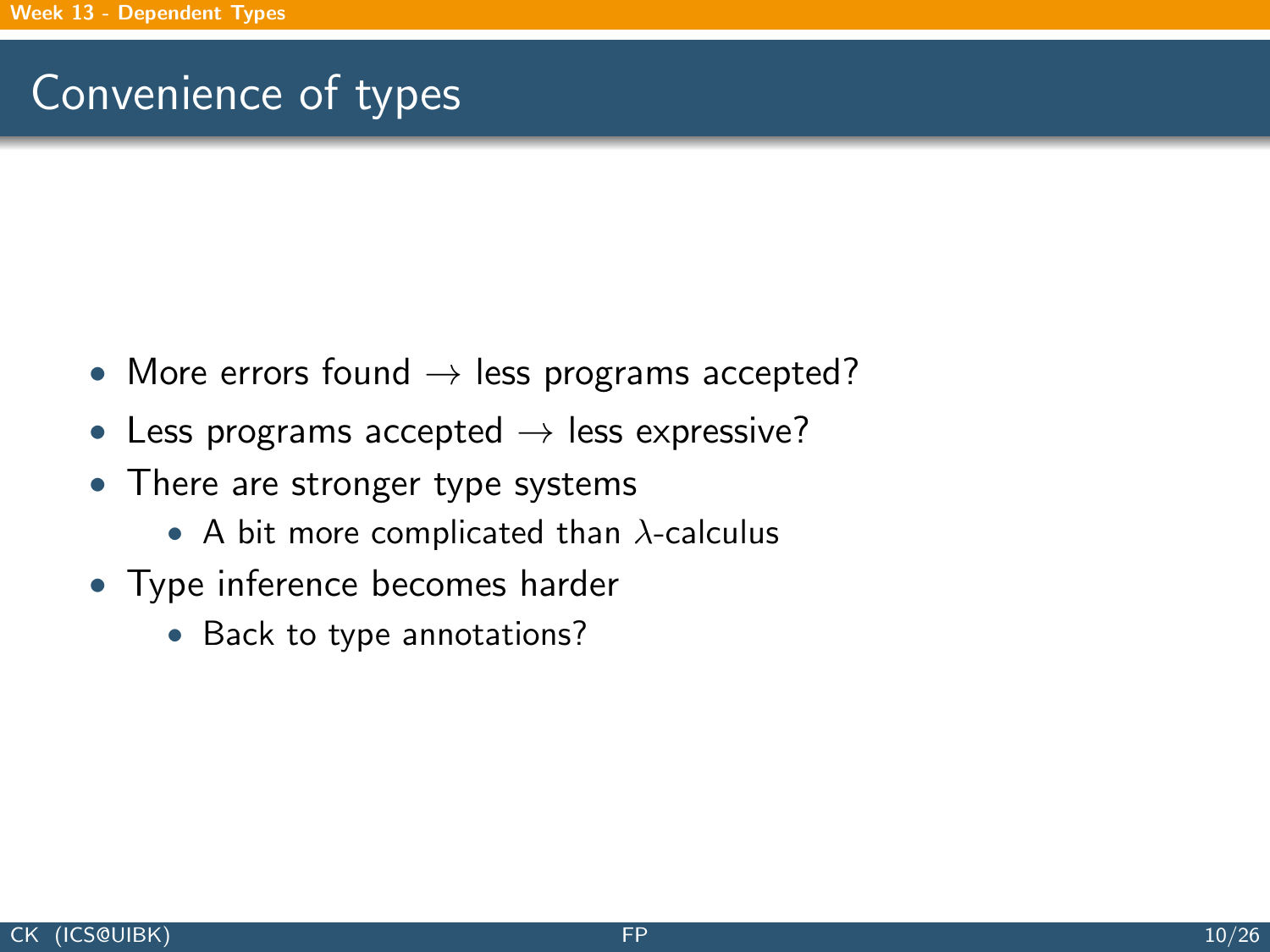### **Overview**

#### [Week 13 - Dependent Types](#page-1-0)

• [Summary of Week 12](#page-2-0)

### • [Simple Type Theory](#page-12-0)

<span id="page-12-0"></span>gpendent Types

[Curry-Howard](#page-18-0)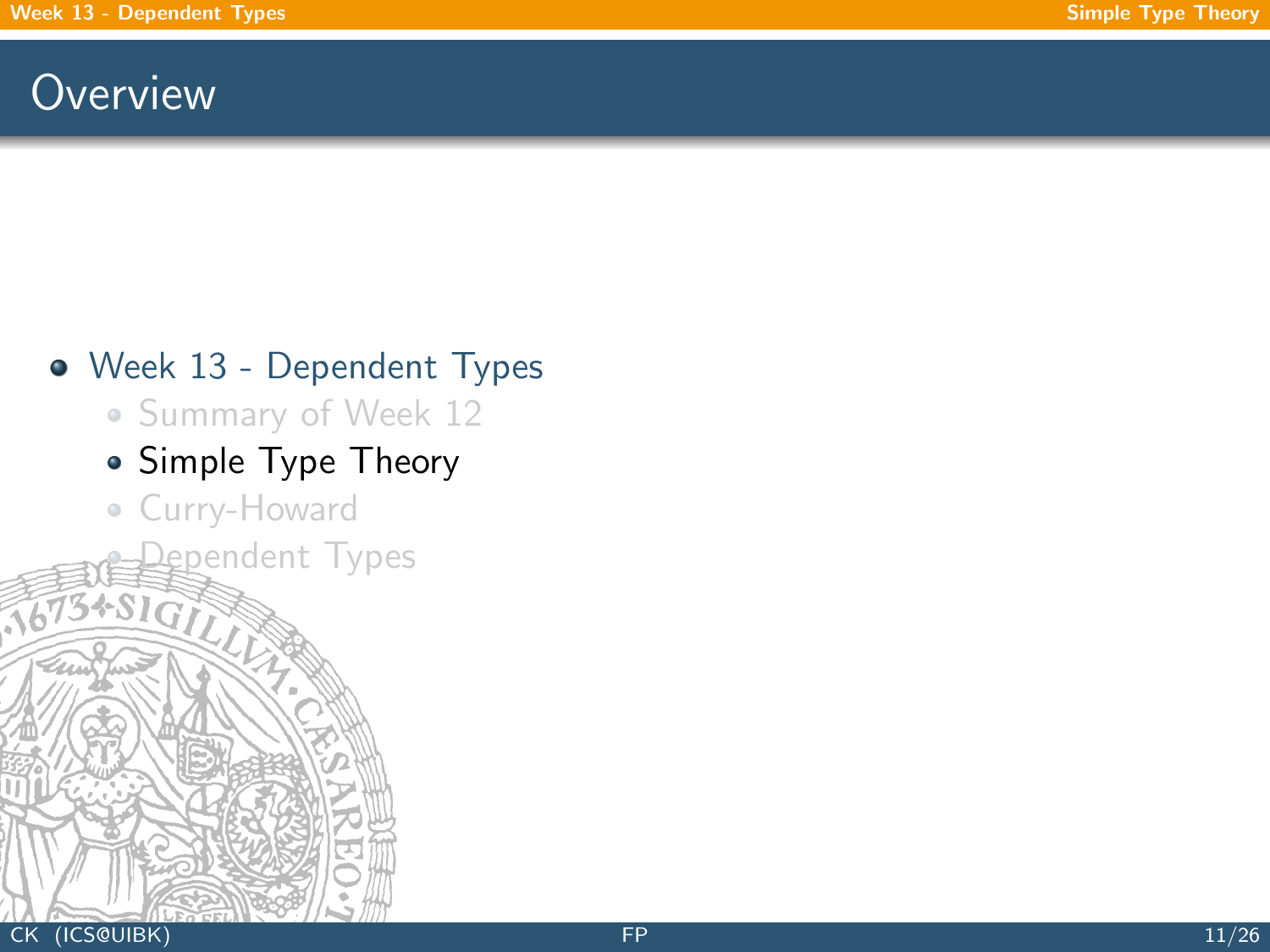## Simple Type Theory (STT) or  $\lambda_{\rightarrow}$

### **Types**

- Atomic types
- Function types

$$
\begin{array}{ccc}\n\alpha & \beta & \gamma & \dots \\
\alpha & \rightarrow & \beta\n\end{array}
$$

For example:  $(\alpha \rightarrow \beta) \rightarrow \alpha \rightarrow \beta$ 

#### Terms

- Variables with explicit types:  $x_1^{\sigma}, x_2^{\sigma}, \ldots$ 
	- Countably many for each  $\sigma$
- Applications: if  $M : \sigma \to \tau$  and  $N : \sigma$  then  $(MN) : \tau$
- Abstractions: if  $P : \tau$  then  $(\lambda x^{\sigma}.P) : \sigma \rightarrow \tau$

### **Examples**

$$
\lambda x^{\sigma}.\lambda y^{\tau}.x:\sigma\to\tau\to\sigma
$$

$$
\lambda x^{\alpha \to \beta \to \gamma}.\lambda y^{\alpha \to \beta}.\lambda z^{\alpha}.xz : \beta \to \gamma
$$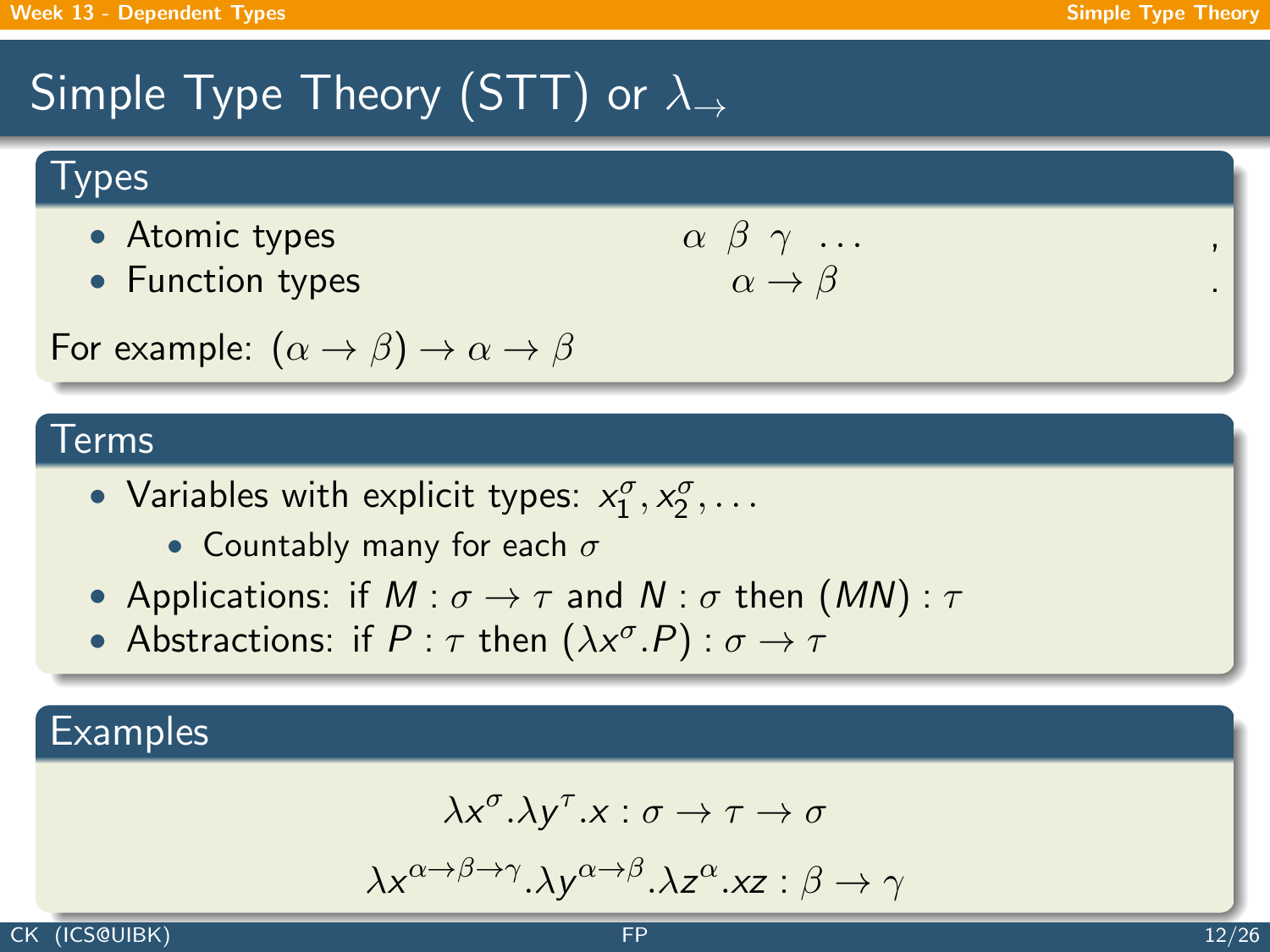### **Conventions**

### Parentheses

- Types associate to the right
- Applications associate to the left

#### $\alpha$ -convertibility

$$
\lambda x^{\sigma} \dots x \dots x \dots \approx_{\alpha} \lambda y^{\sigma} \dots y \dots y \dots
$$

#### Capture avoiding substitution

$$
M[x:=N]
$$

### $\beta$ -reduction

$$
(\lambda x^{\sigma}.M)N \longrightarrow_{\beta} M[x := N]
$$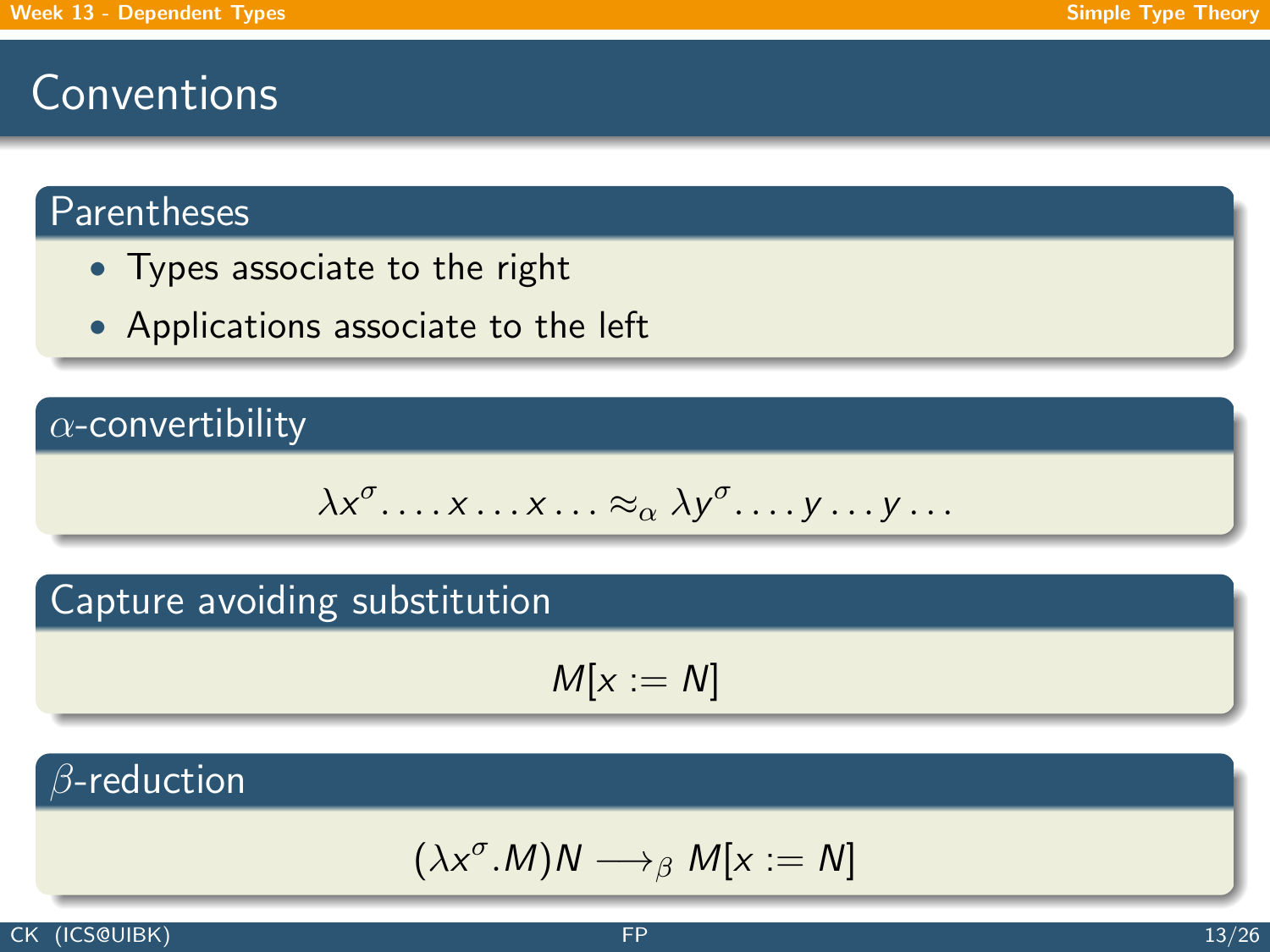## Terms in STT  $(\lambda_{\rightarrow})$

• Can we find a term for every type?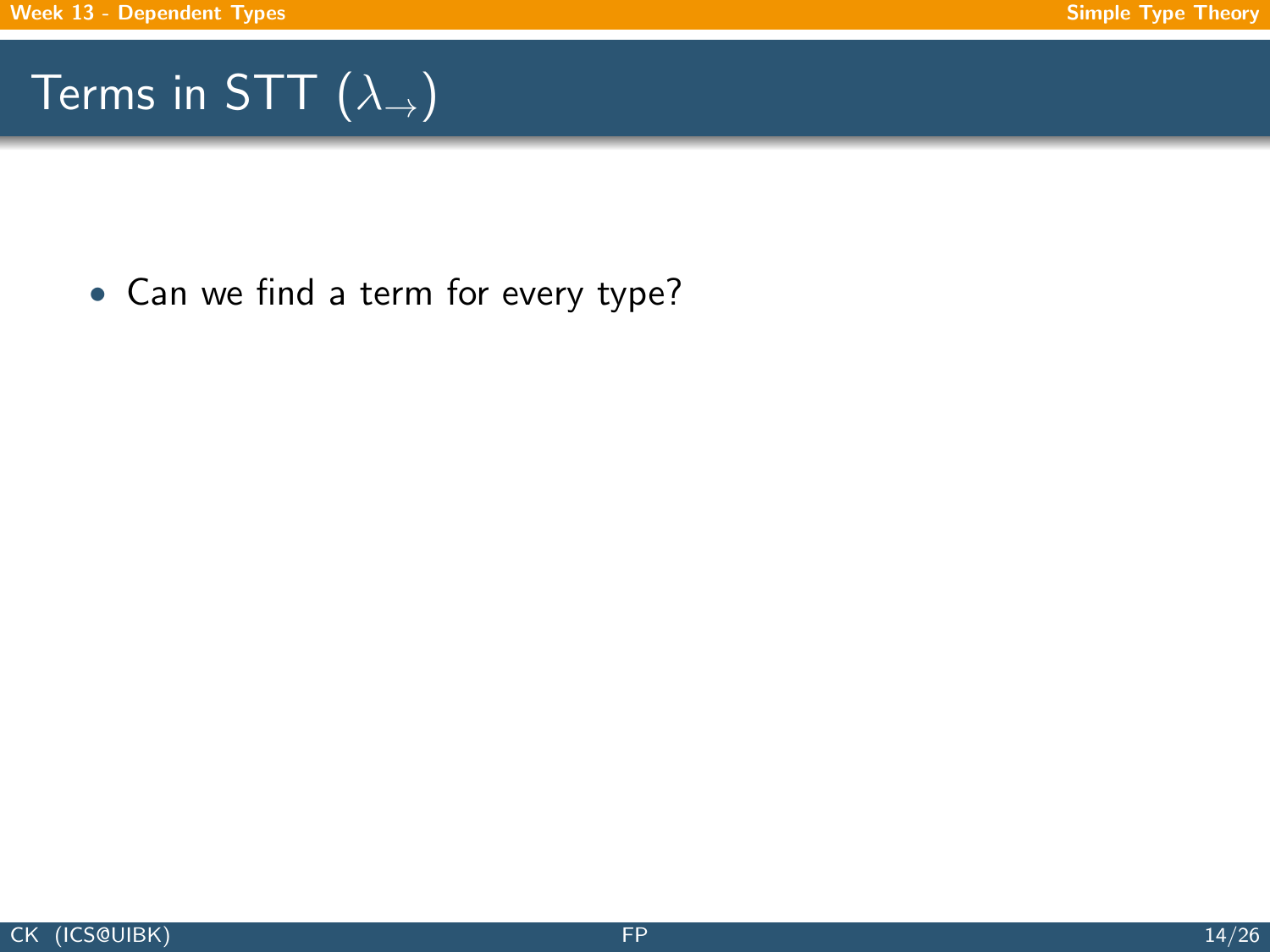## Terms in STT  $(\lambda_{\rightarrow})$

• Can we find a term for every type?

 $x^{\alpha}$  :  $\alpha$ 

• Can we find a closed term for every type?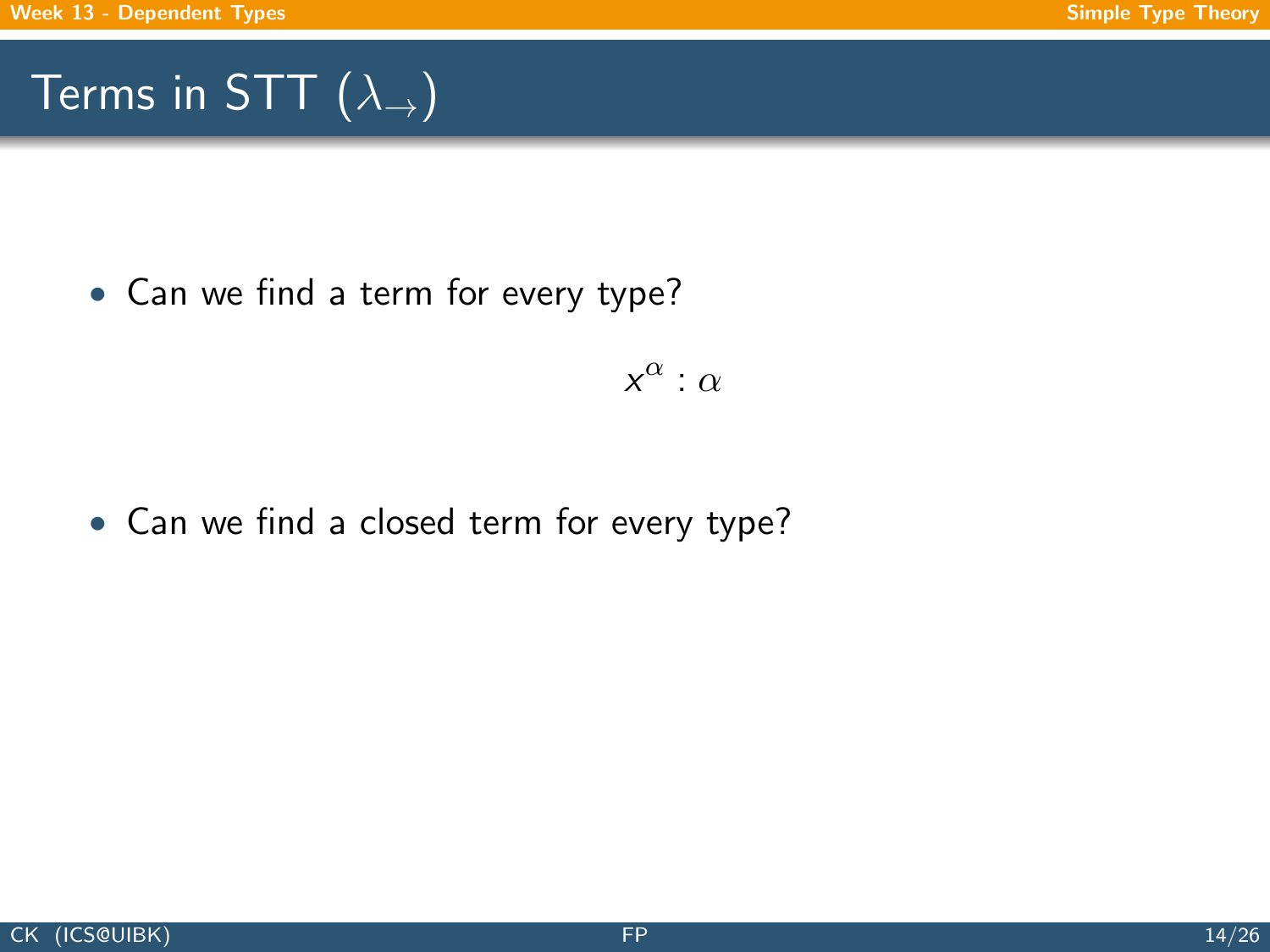# Terms in STT  $(\lambda_{\rightarrow})$

• Can we find a term for every type?

 $x^{\alpha}$  :  $\alpha$ 

• Can we find a closed term for every type?

$$
(\alpha \to \alpha) \to \alpha
$$

• No! Not every type is inhabited.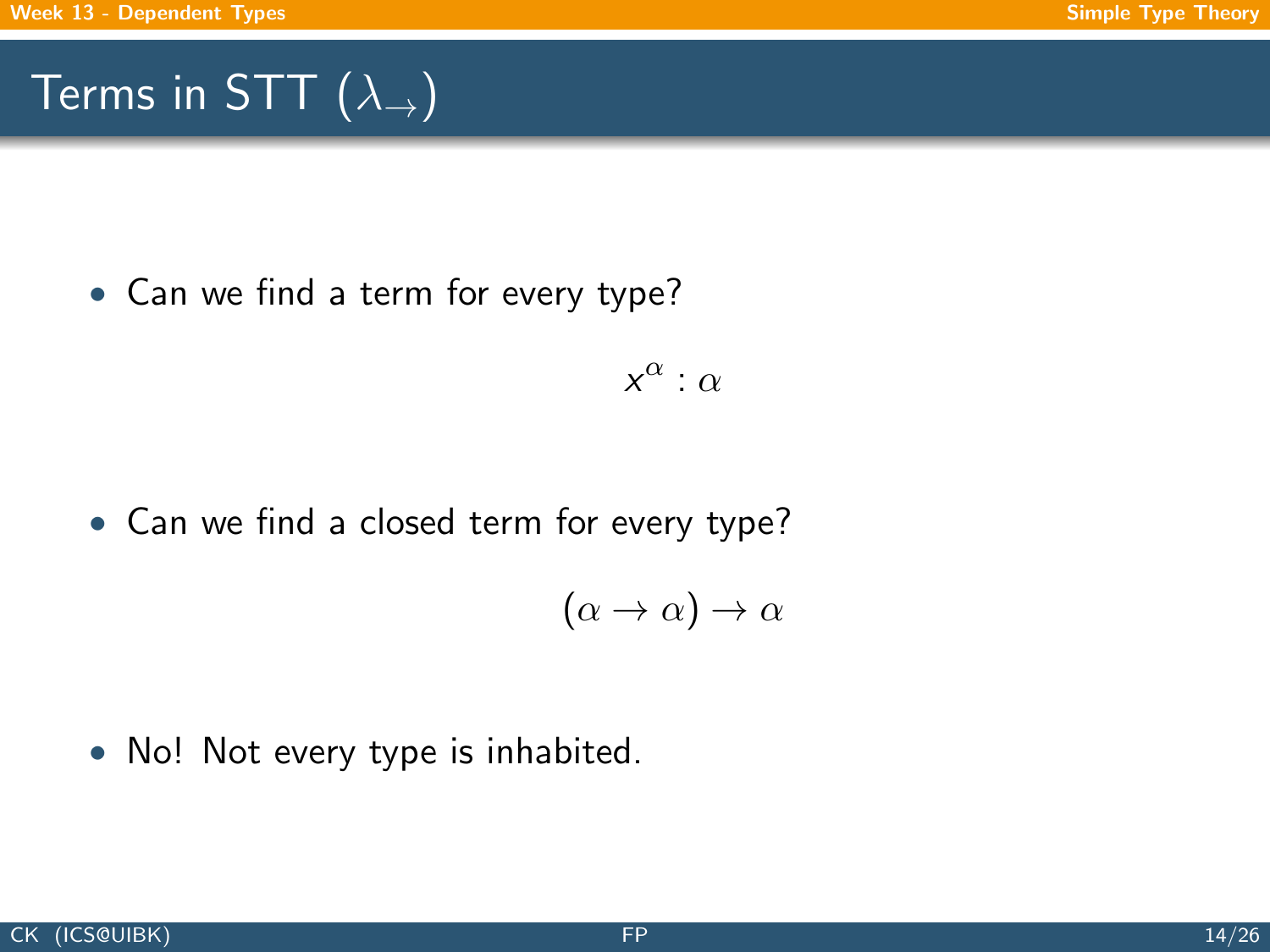### **Overview**

### [Week 13 - Dependent Types](#page-1-0)

- [Summary of Week 12](#page-2-0)
- [Simple Type Theory](#page-12-0)
- <span id="page-18-0"></span>[Curry-Howard](#page-18-0)

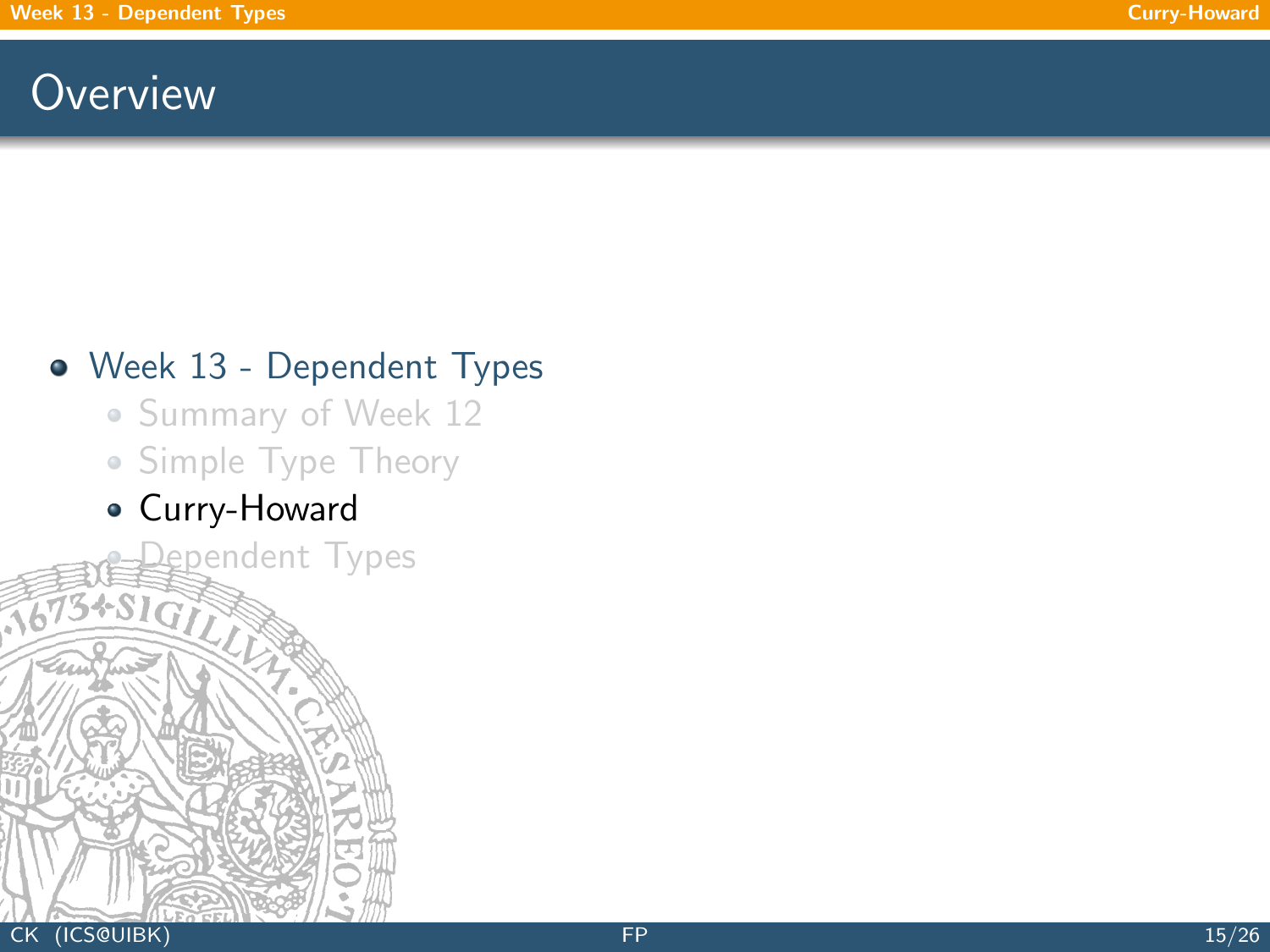## Relation to logic

A typing judgement  $M$  :  $\sigma$  can be read in two ways:

- M is a function with the type  $\sigma$ 
	- term is an algorithm (program)
	- type is its specification

### M is a proof of the proposition  $\sigma$

- type is a proposition
- term is its proof

#### One to one correspondence between

- Terms in  $\lambda_{\rightarrow}$  (typable)
- Derivations in minimal propositional logic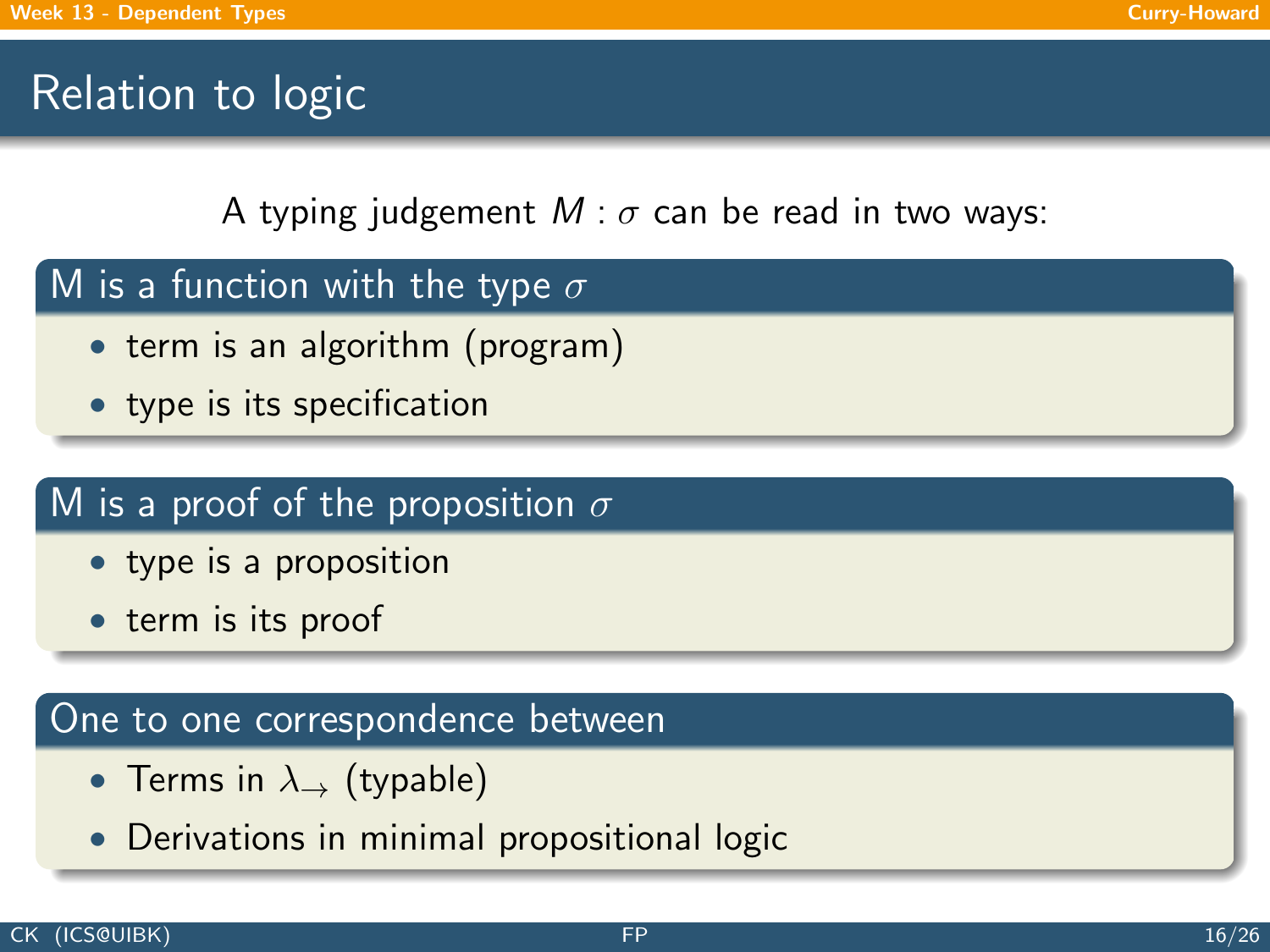## Proof interpretation

Proof of  $A \rightarrow B$ 

Function that maps proofs of  $A$  to proofs  $B$ 

Proof of  $A \wedge B$ 

Pair of proofs of A and B

Proof of  $A \vee B$ 

Either a proof of  $A$  or a proof of  $B$ 

### Proof of  $\forall x.P(x)$

Function that maps an object x to a proof of  $P(x)$ 

#### Proof of ⊥

Does not exist. Negation of A turns a proof of A into a non-existent **object**<br>CK (ICSQUIBK) CK (ICS@UIBK)  $\rm{FP}$  $\rm{FP}$  $\rm{FP}$  and  $\rm{TP}$  and  $\rm{TP}$  and  $\rm{TP}$  and  $\rm{TP}$  and  $\rm{TP}$  and  $\rm{TP}$  and  $\rm{TP}$  and  $\rm{TP}$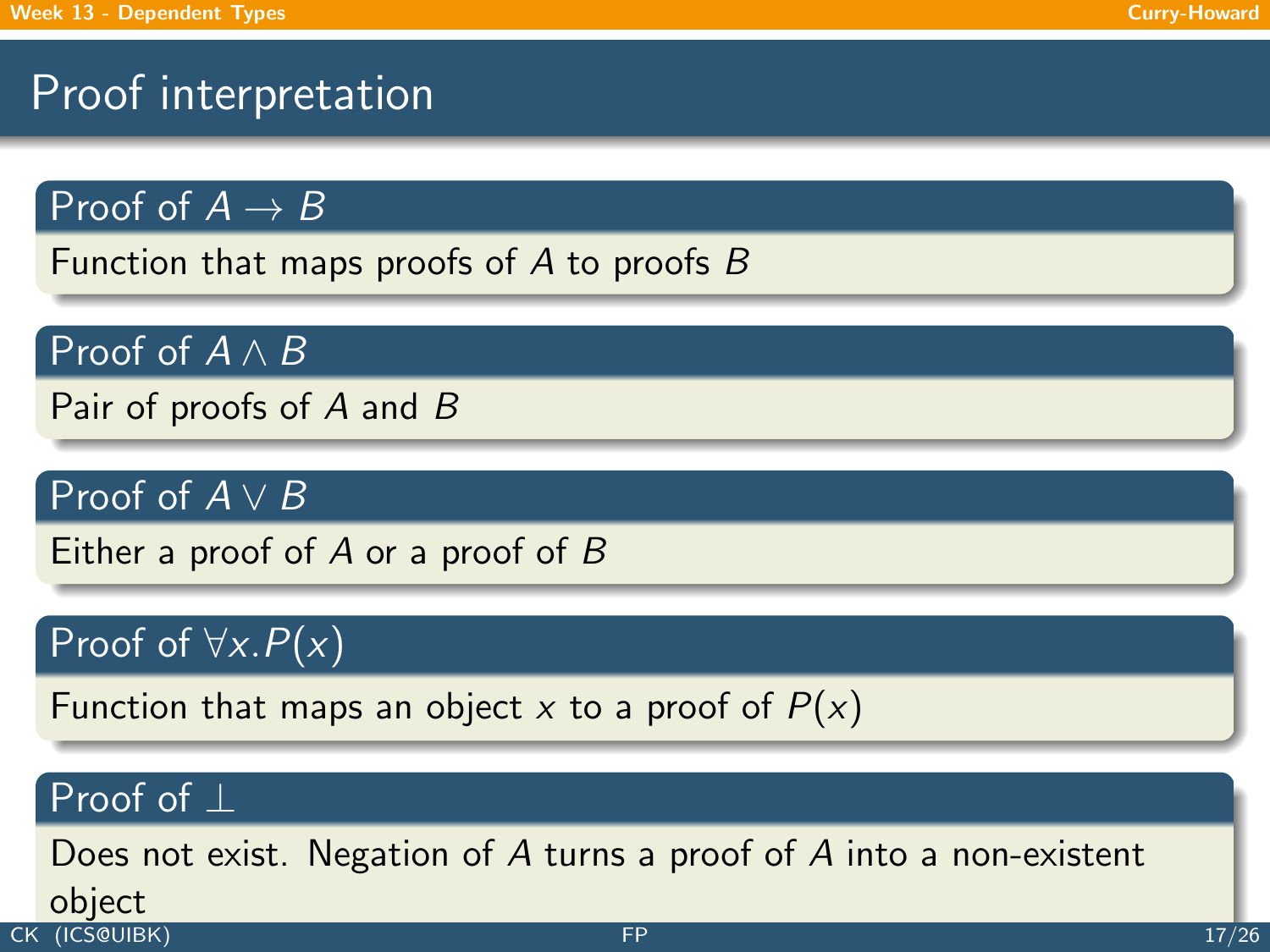## Typical questions in Type Theory

TCP (type checking problem)

 $M : \sigma$ ?

|  |  | TSP (type synthesis problem) |  |  |
|--|--|------------------------------|--|--|
|--|--|------------------------------|--|--|

 $M:?$ 

|  | TIP (type inhabitation problem) |  |
|--|---------------------------------|--|
|  |                                 |  |

 $? : \sigma$  (by a closed term)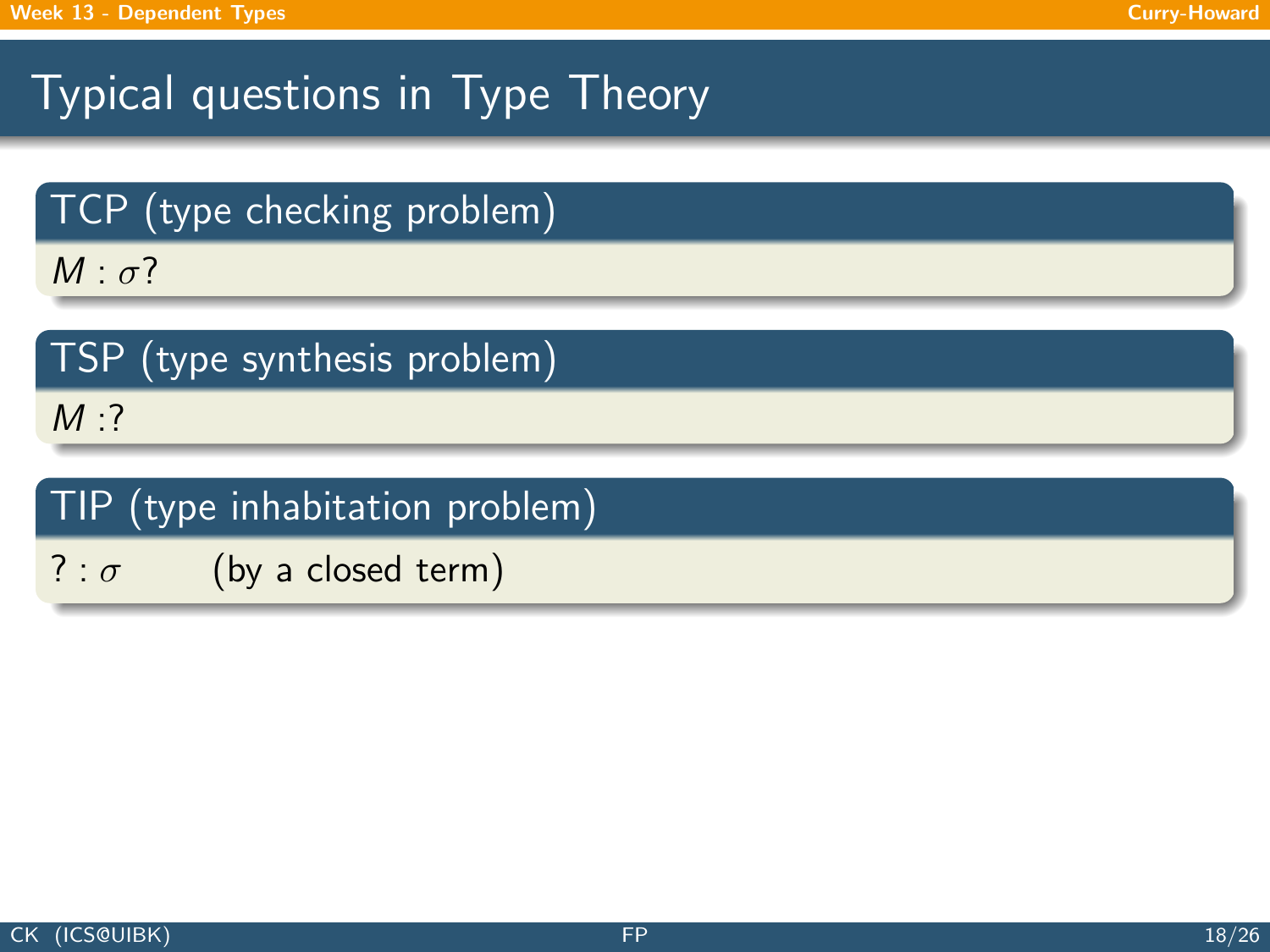## Typical questions in Type Theory

TCP (type checking problem)

 $M : \sigma$ ?

|        | TSP (type synthesis problem) |  |
|--------|------------------------------|--|
| $M:$ ? |                              |  |

### TIP (type inhabitation problem)

? :  $\sigma$  (by a closed term)

- For  $\lambda \rightarrow$  all are decidable
	- both with type annotations and without
- with annotations TCP is reducible to TSP.
	- $t : \tau$  iff  $(\lambda x^\tau y^\alpha y) t$  is typable
- without annotations TSP is reducible to TCP:
	- t is typable iff  $(\lambda xy. y)t : \alpha \to \alpha$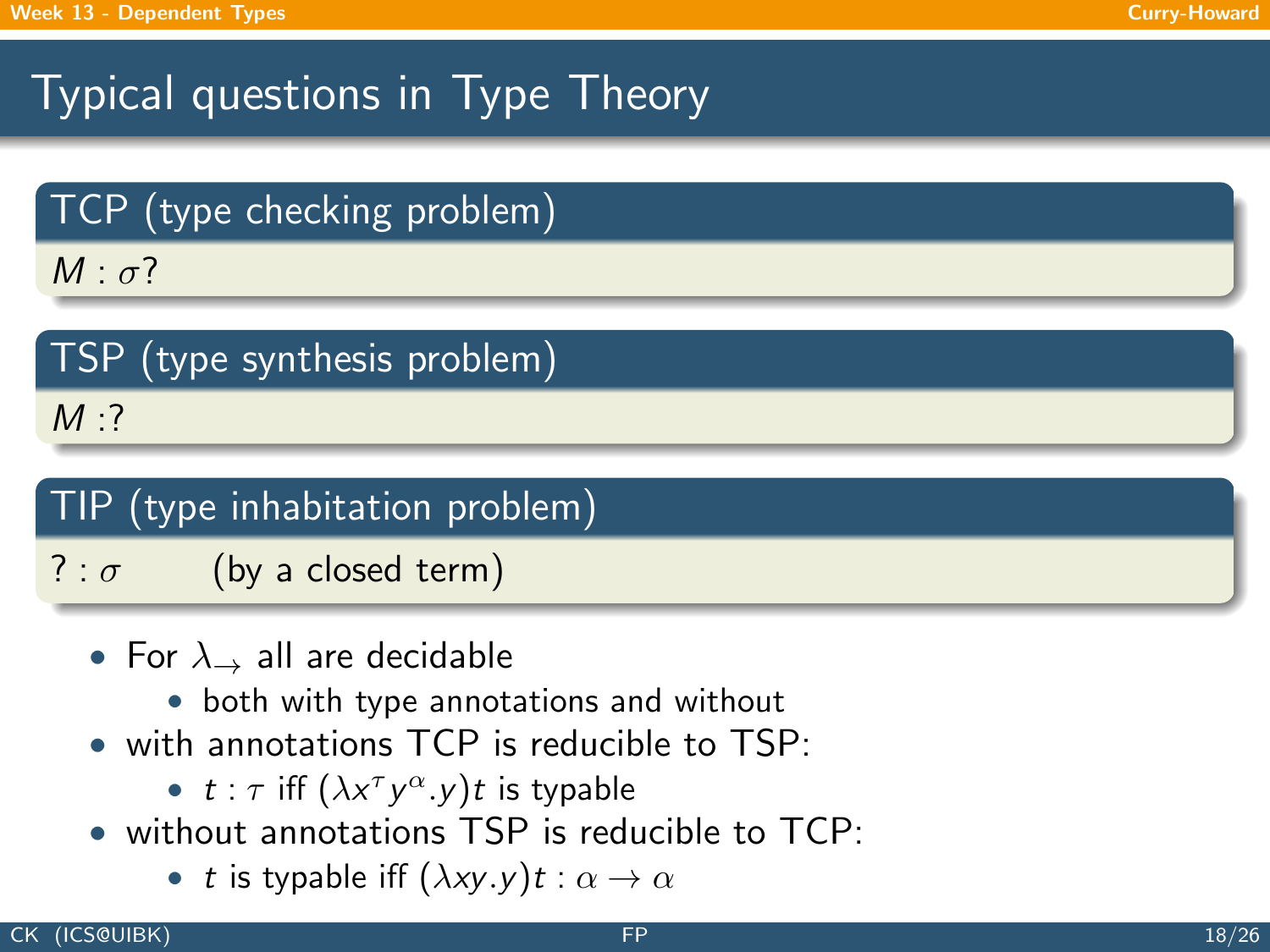## Typical questions in Type Theory

- For more complicated systems TCP and TSP may become undecidable (usually for systems without annotations)
- TIP corresponds to provability in some logic (undecidable for strong systems, even with annotations).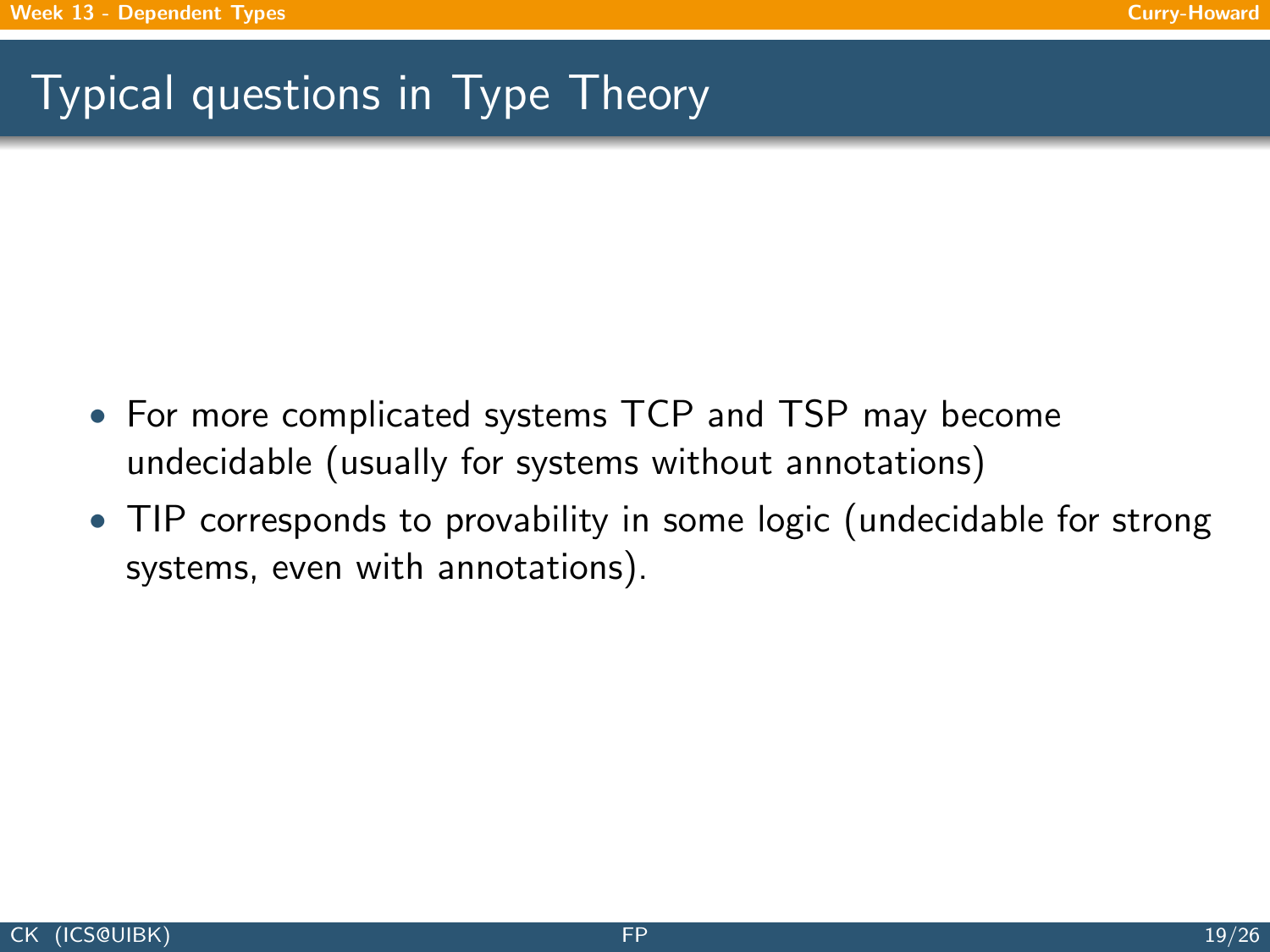## Properties of  $\lambda_{\rightarrow}$

• Uniqueness of Types

If  $\Gamma \vdash M : \sigma$  and  $\Gamma \vdash M : \tau$ , then  $\sigma = \tau$ .

• Subject Reduction

If  $\Gamma \vdash M : \sigma$  and  $M \rightarrow_{\beta n} N$ , then  $\Gamma \vdash N : \sigma$ .

• Strong Normalization

If  $\Gamma \vdash M : \sigma$ , then all  $\beta \eta$ -reductions from M terminate.

• Substitution Property

If  $\Gamma, x : \tau, \Delta \vdash M : \sigma, \Gamma \vdash P : \tau$ , then  $\Gamma, \Delta \vdash M[x := P] : \sigma$ .

• Thinning

```
If \Gamma \vdash M : \sigma and \Gamma \subset \Delta, then \Delta \vdash M : \sigma.
```
• Strengthening

If  $\Gamma, x : \tau \vdash M : \sigma$  and  $x \notin FV(M)$ , then  $\Gamma \vdash M : \sigma$ .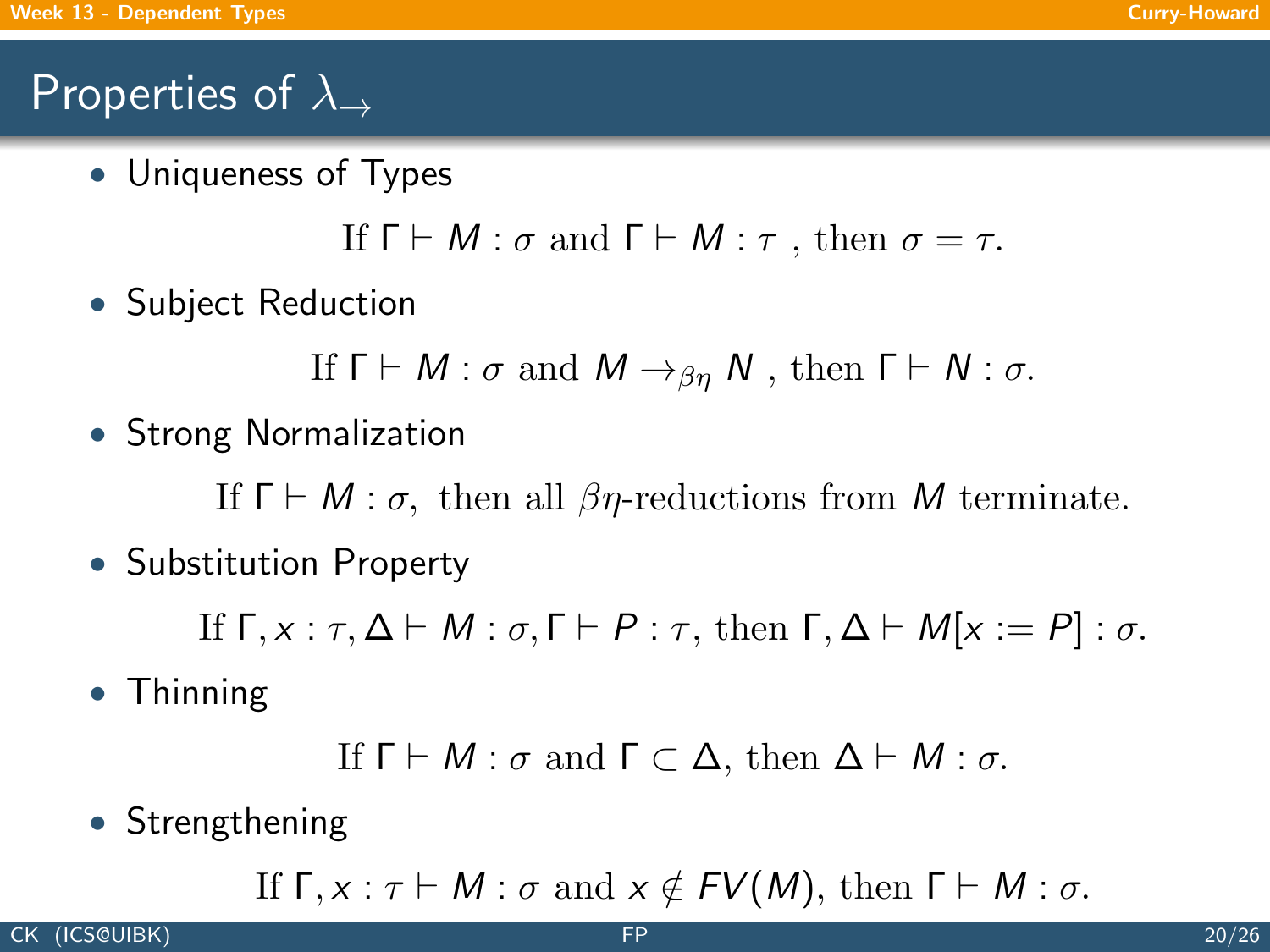### **Overview**

### [Week 13 - Dependent Types](#page-1-0)

- [Summary of Week 12](#page-2-0)
- [Simple Type Theory](#page-12-0)
- <span id="page-25-0"></span>[Curry-Howard](#page-18-0)
- **[Dependent Types](#page-25-0)**  $3+51$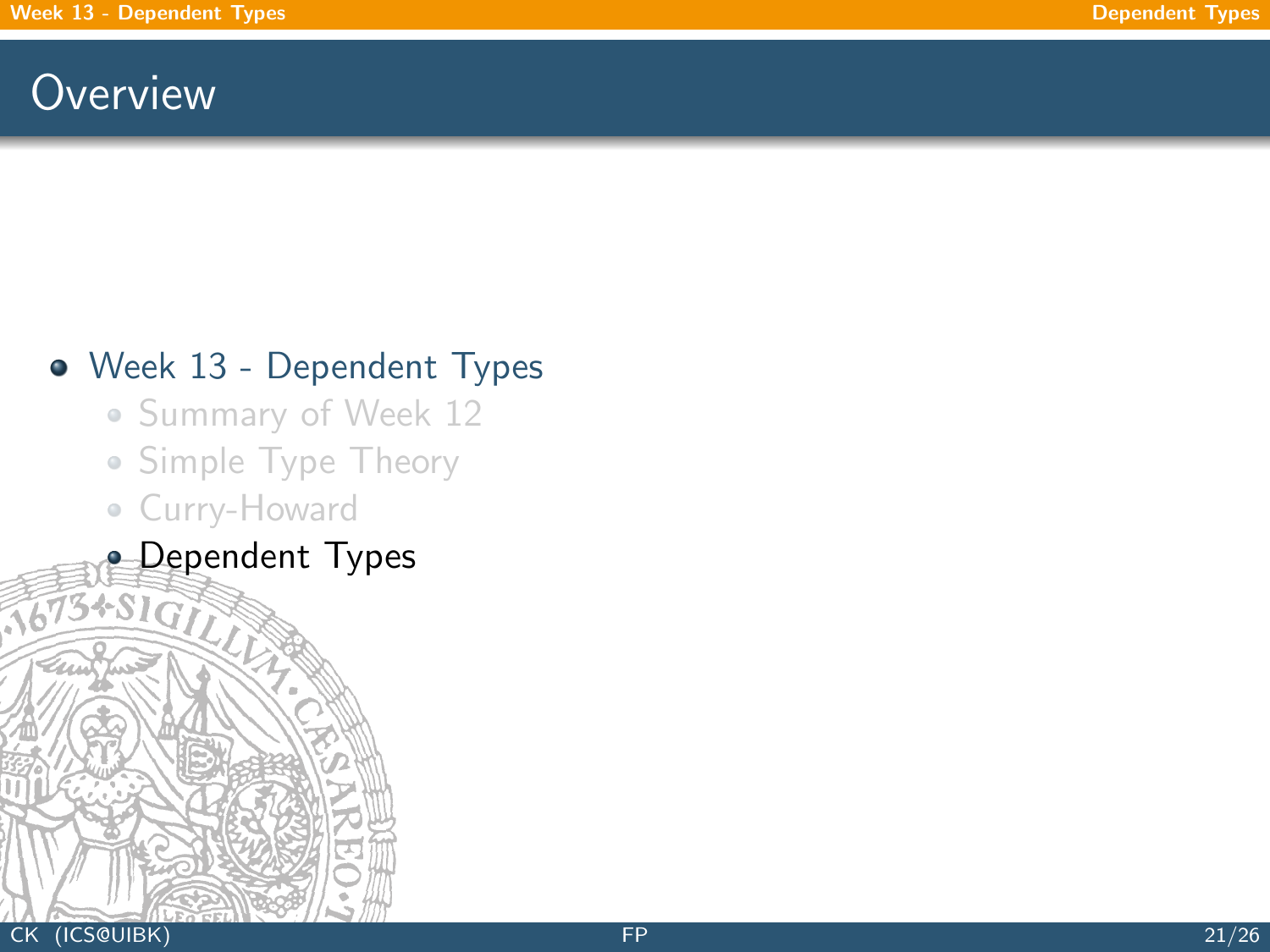### Dependent types and more

#### Printf

What type does it have?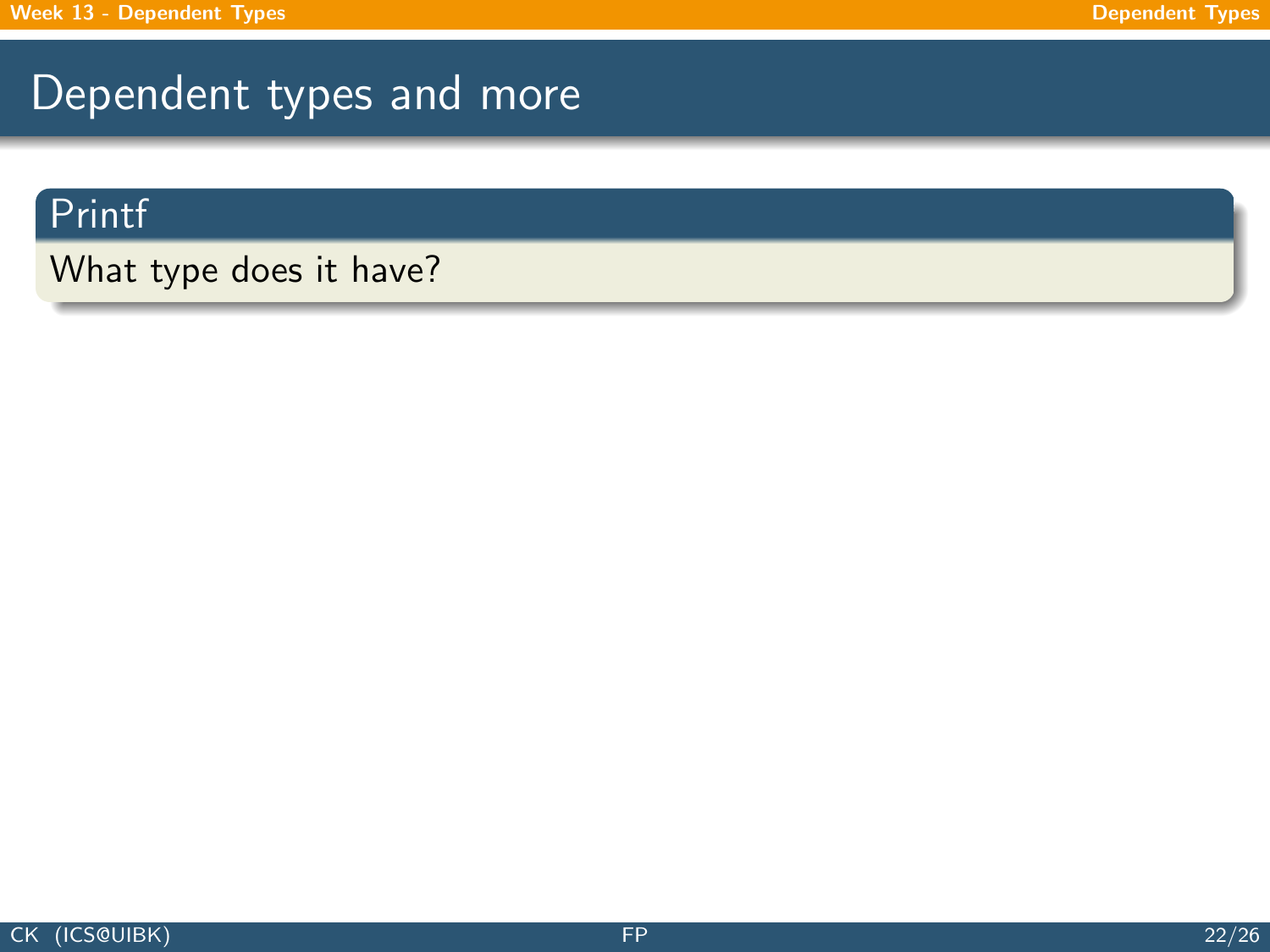### Dependent types and more

#### Printf

What type does it have?

### Bit-strings of length n

- Type of bit-strings:  $bs : \mathbb{N} \to \star$
- Bit-string made of zeros:  $0_{bs}$  :  $(\forall n : \mathbb{N})$ bs $(n)$
- $\bullet \mathbb{R}^{\mathbb{N}}$

#### Vectors

• Type of hd?

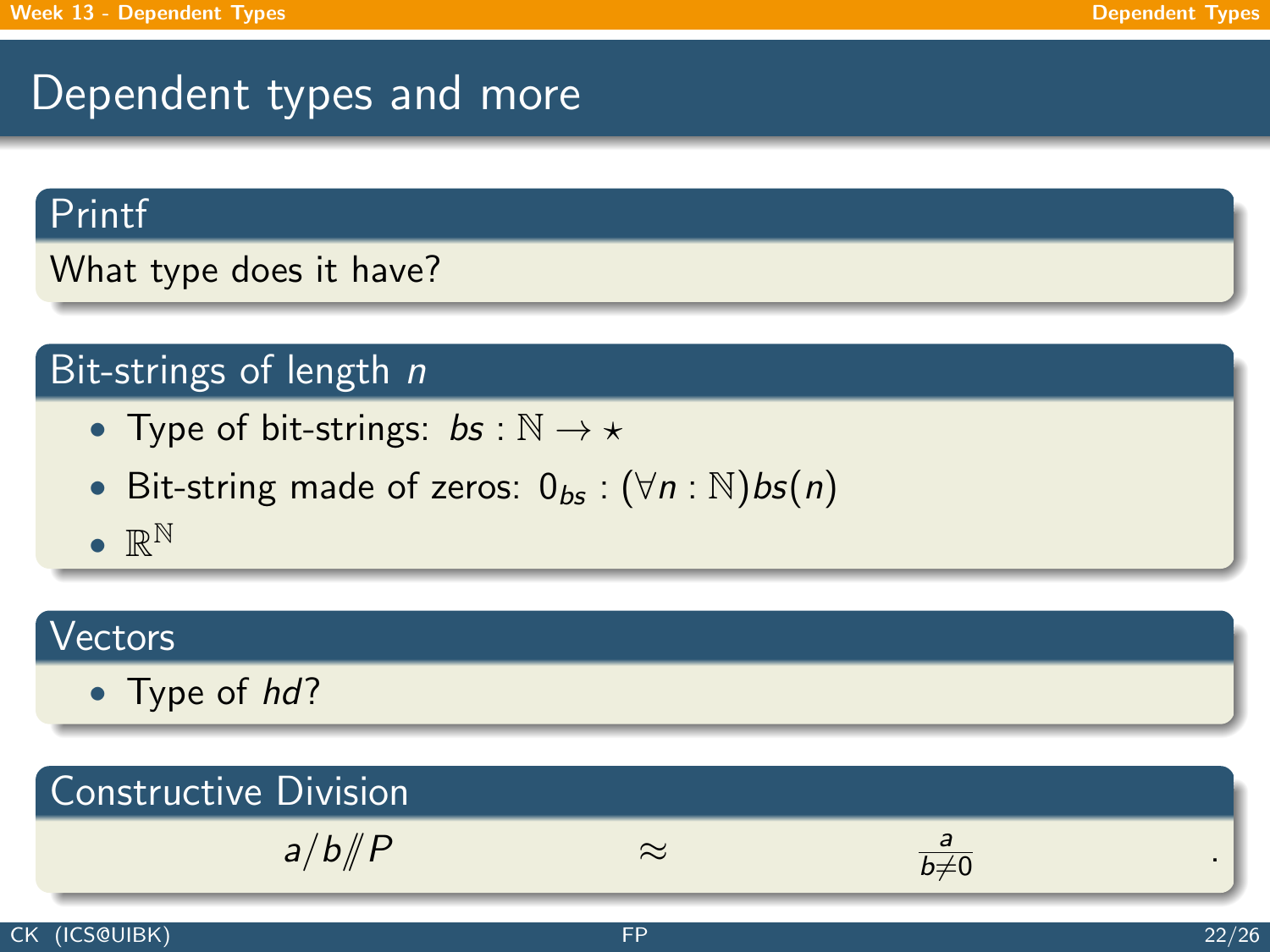## Intuition behind  $\lambda_P$

### functions from A to B

$$
\textit{A} \rightarrow \textit{B}
$$

### dependent functions from A to B

 $\Pi x : A.B$ 

- Also called: dependent product
- Type of B can now depend on the argument  $x$
- arrow type becomes a special case of dependent product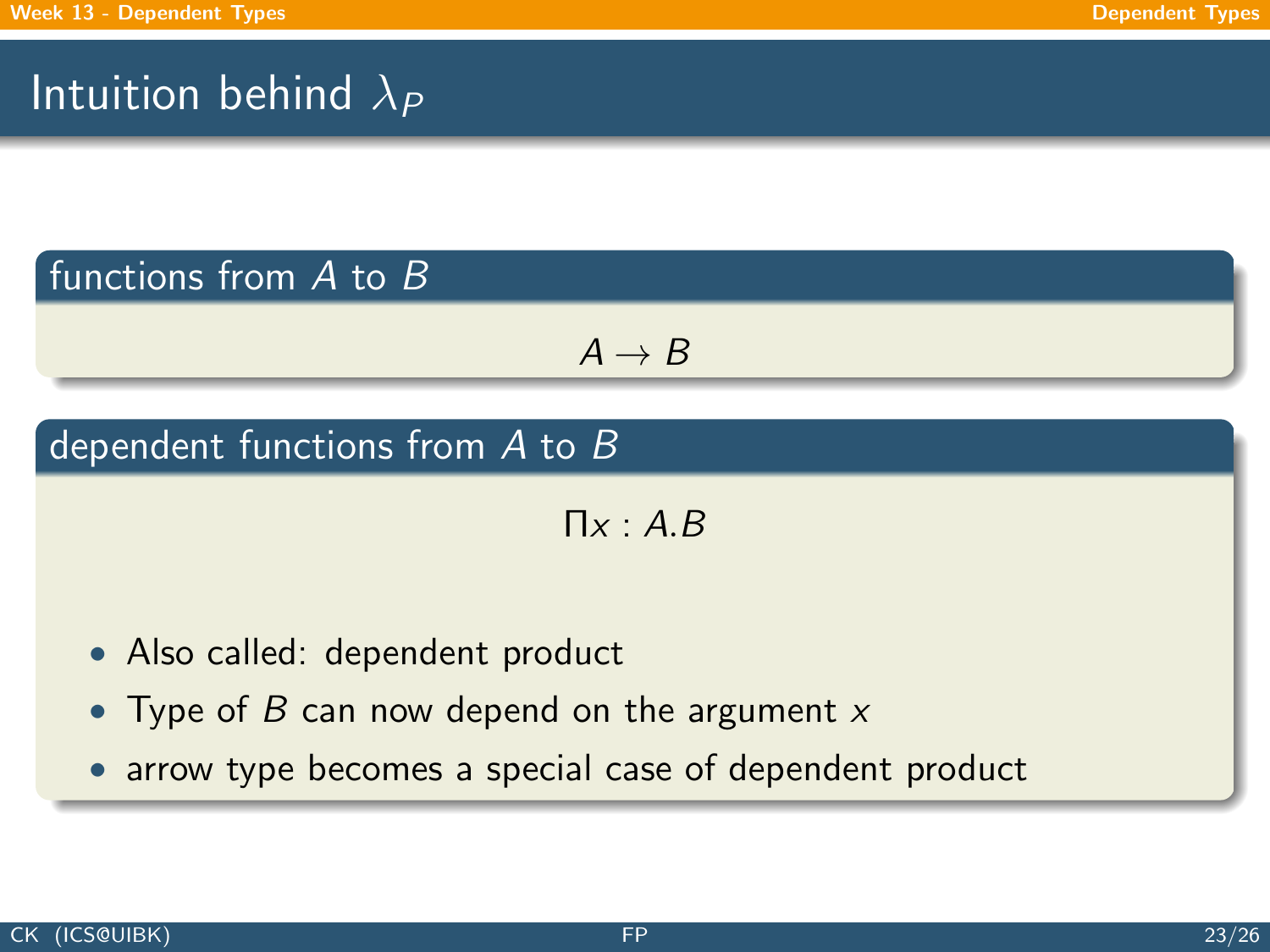### Properties of  $\lambda_P$

- Possible to extend by an existential quantifier
	- Disjoint union (coproduct) of types
- Strong Normalization (using forgetting map)
- Church-Rosser (corollary)
- Subject Reduction
- Type checking and type synthesis are decidable (and nontrivial!) with annotations.
- Without annotations:
	- Type reconstruction is decidable in PTIME (a term is typable with dependent types iff it is typable with simple types).
	- Type checking is undecidable!
- Type inhabitation in  $\lambda_P$  is undecidable
	- ?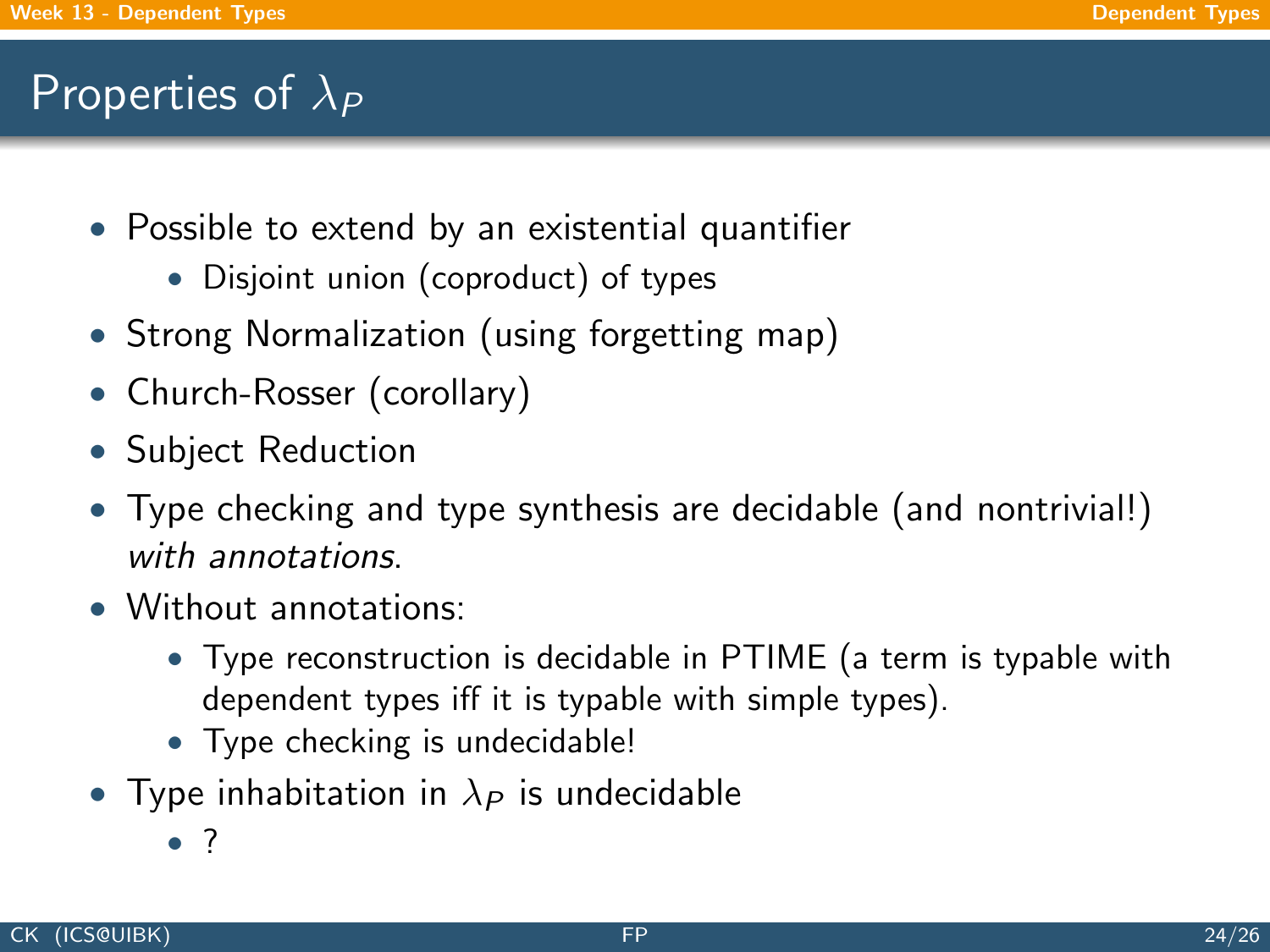### Properties of  $\lambda_P$

- Possible to extend by an existential quantifier
	- Disjoint union (coproduct) of types
- Strong Normalization (using forgetting map)
- Church-Rosser (corollary)
- Subject Reduction
- Type checking and type synthesis are decidable (and nontrivial!) with annotations.
- Without annotations:
	- Type reconstruction is decidable in PTIME (a term is typable with dependent types iff it is typable with simple types).
	- Type checking is undecidable!
- Type inhabitation in  $\lambda_P$  is undecidable

Minimal first-order intuitionistic logic is undecidable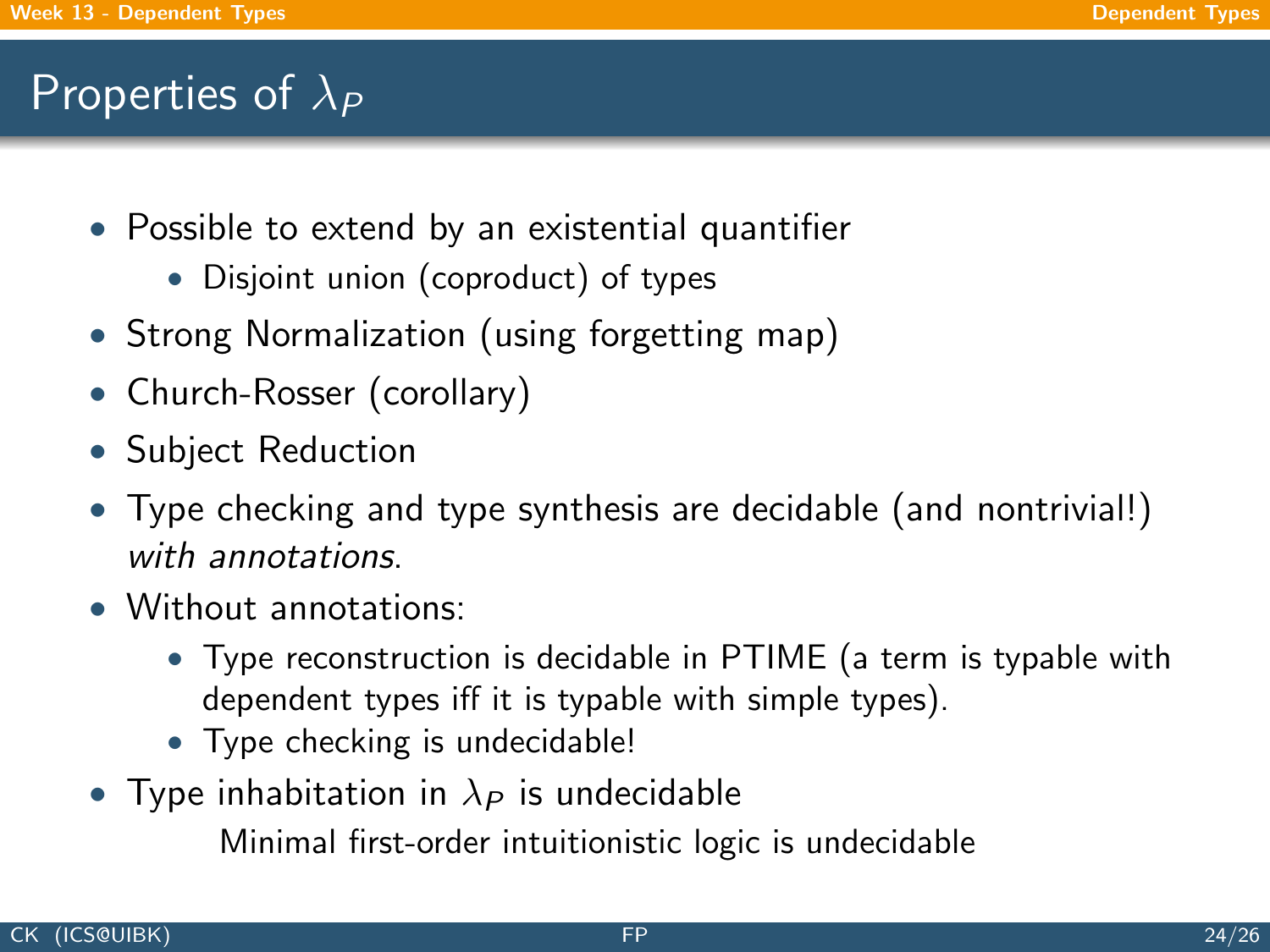### More logic

#### Types

- Types can show that programs have certain properties
- Types can show that programs terminate

But specifying and proving all the constraints gets tedious...

#### Proof Assistants

- Programs designed to prove properties
- Properties of programs (algorithms) and mathematical